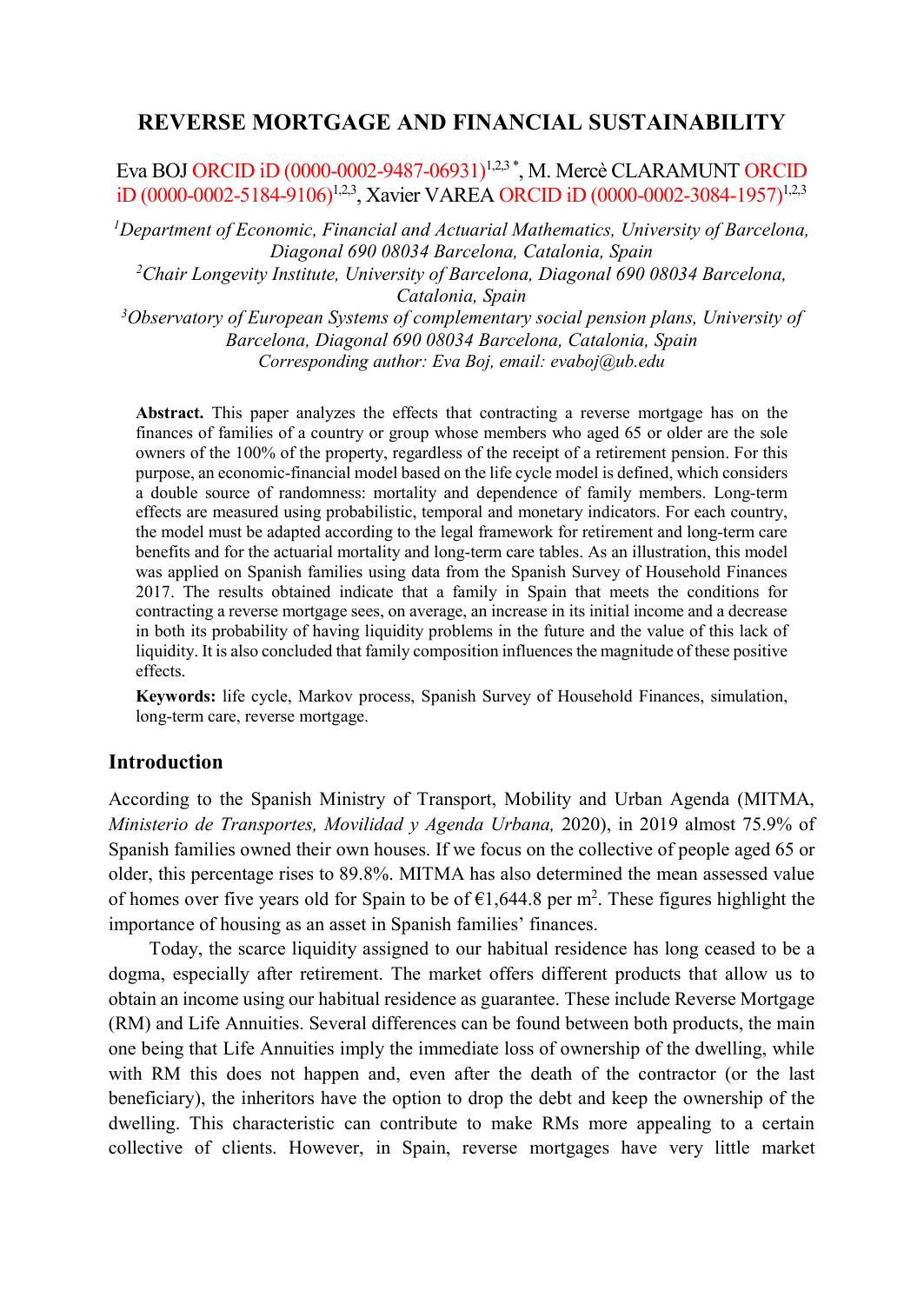penetration. Therefore, in this paper we focus on the contracting of RMs, analyzing its impact on Spanish family economies as a supplement, for example, to the retirement pension.

A Reverse Mortgage can be defined as a mortgage loan or credit from which the owner of the dwelling draws down sums of money on a regular basis until reaching the maximum amount determined by a percentage of the dwelling's assessed value at the moment of contracting it. When this percentage is reached, the borrower cannot make any more drawdowns and the debt continues to generate interest. The recovery of drawdowns plus interest by the institution usually takes place upon the death of the mortgage debtor (or the last beneficiary) through debt cancelation by the heirs or foreclosure of the mortgage by the credit entity. This definition is valid in general; however, since each country has its own regulations and due to the specific characteristics of the financial market, RMs will have differential elements that in practice can help explain the different implementation of this product.

The peculiarities of the United States, Australia and Japan, to name three non-European markets where this product has been implemented, can be found in Huan and Mahoney (2002), Chatterjee (2016), and Davidoff et al. (2017); Ong (2008) and Whait et al. (2019); and Mitchell and Piggott (2004), respectively.

In the academic literature, RMs have been studied from several points of view. Costa-Font and González (2007), through telephone surveys, concluded that the main reasons to contract an RM in Spain would be raising life standards or helping relatives, and that a deeprooted culture in favor of bequests exists. In Italy, Fornero et al. (2016) focused on the determinants of interest in RM and found that the main predictors of higher interest in RM are risk aversion and negative expectations about living standards after retirement. Likewise, in Australia, Whait et al. (2019) highlighted the extraordinary negative vision that people have about RMs, which is reinforced by high interest rates and expenses. Instead, the bequest motive is not a definitive argument against RM.

Other reasons are related with supply. RMs are a risk product for suppliers. Loss of house value, longevity risk, and reputational risk are, in this order, the main risks for the provider (Al-Umaray et al., 2017). Longevity risk (Barrieu et al., 2012), derived from the fact that the person lives longer than expected, can be mitigated through the use of dynamic mortality tables and transferred by means of securitization (Wang et al., 2008; Yang, 2011). Reputational risk, also highlighted by Megyeri (2018), is considered as one of the motives explaining the absence of equity release products in UK. One of the main tools to reduce reputational risk is the correct design of the product and accurate advice for clients, so that any one person (as well as his/her relatives) acquiring the products comprehend and are aware of its characteristics and limitations. To facilitate this last aspect, providers usually restrict the product offer to certain personal and/or familiar profiles.

Another aspect that has been extensively studied in the literature is the No Negative Equity Guarantee (NNEG) clause (see, among others, Li et al., 2010, de la Fuente Merencio et al., 2018, Dowd et al., 2019 and Sharma et al., 2020). This clause guarantees that the owner and/or his/her heirs will cancel the total debt with the delivery of the property (known in Spain as *dación en pago*, or dation in payment). Depending on the market, its implementation is different so that, in the more developed ones, NNEG is included in most RMs that are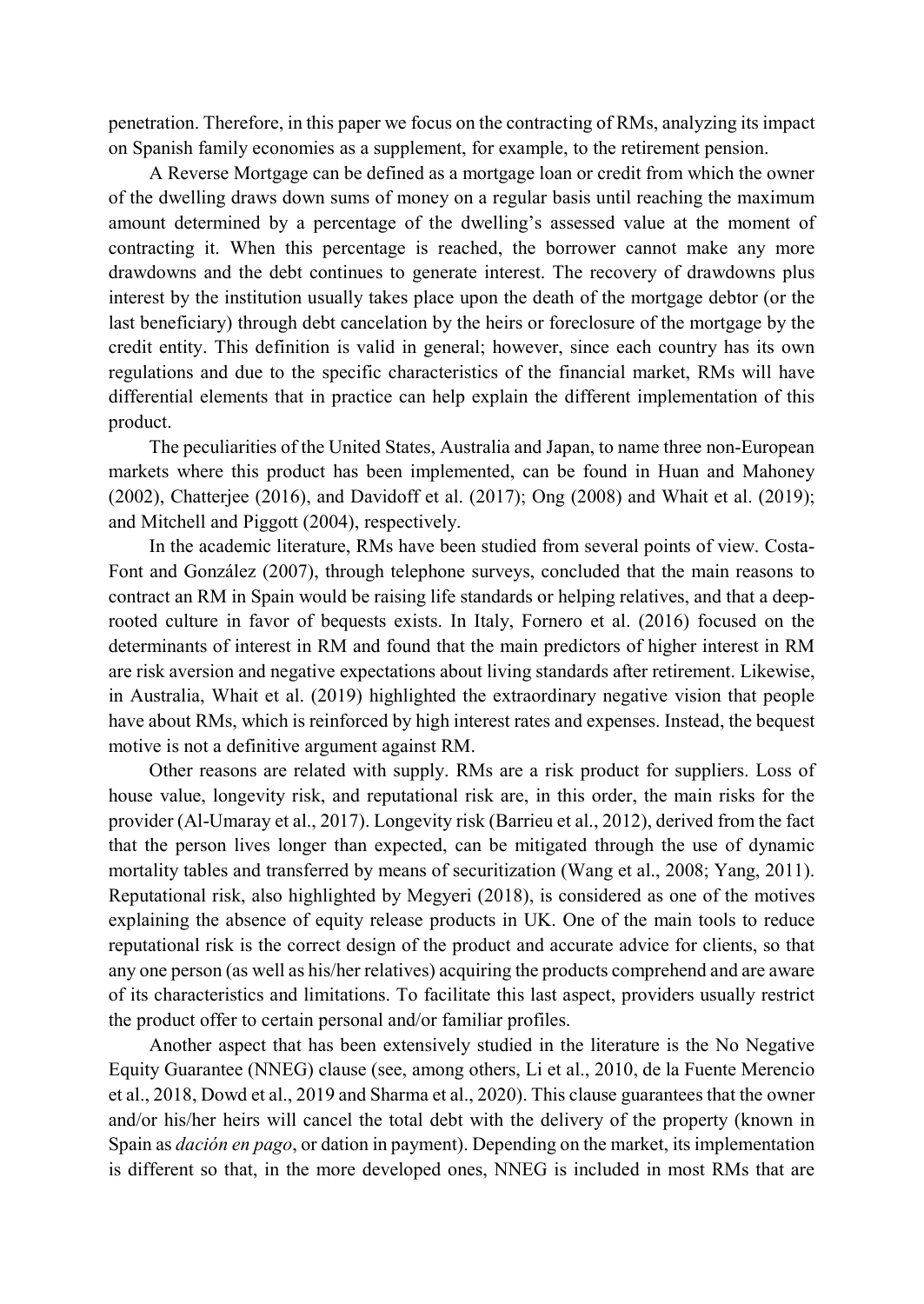issued. According to Simón (2016), in the American market, more than 95% of RMs issued by the Federal Housing Administration (FHA) through the Home Equity Conversion Mortgage (HECM) program, include the NNEG clause and are insured by the Federal Government with premiums financed with the RM provisions (Mortgage Insurance Premium, MIP). In the English market, this public insurance does not exist, and a large part of the entities offering RMs assume the risk of a drop in the value of the property; thus, for example, in order to be part of the Equity Release Council, they must include NNEG in their products, among other requirements (Equity Release Council, 2018).

Spanish Law 41/2007, of December 7 2007, on the regulation of reverse mortgages and dependency insurance, which establishes certain tax regulations and amends Law 2/1981, of March 25 1981, on the Regulation of the Mortgage Market and other mortgage and financial system regulations, (*Ley 41/2007,* Spain) adds a series of requirements that provide certain tax advantages to the product, which, in practice, have become the usual standard in the market. Three of these requirements are highlighted below:

- It must be the owner's habitual residence.

- The applicant and the beneficiaries designated by him/her must be persons aged 65 years or older, or affected by dependency, or persons with a recognized degree of disability equal or higher than 33%.

- The mortgaged property must be appraised and insured against damages in accordance with the terms and requirements set forth in articles 7 and 8 of Law 41/2007.

In Spain, credit institutions, financial credit establishments and insurance companies authorized to operate in Spain may be mortgagees of an RM. An RM can be issued by a natural person or by legal entities other than those previously mentioned but, in such a case, the RM will not be governed by Law 41/2007 and therefore will not have tax benefits or tariff reductions.

The figures of the mortgagor and beneficiaries are defined in the Law 41/2007 and by the *Banco de España* (2017) but generate legal controversy (García, 2015; Simón, 2016, 2018). The variety of families and the reputational and legal risks to which creditors are subject mean that the offer is limited to certain family, ownership and cohabitation structures that minimize or nullify the risks.

Spanish legislation does not include NNEG, although, when the loan is extinguished and the heirs decide not to reimburse the overdue debts with interest, the creditor may only recover as far as the assets of the inheritance reach (*Ley 41/2007,* Spain). Thus, there is a de facto "dation in payment of the inheritance," which together with the high cost derived from the reputational risk, leads us to believe that RMs marketed in Spain will include this clause.

The aim of this paper is to contrast the usefulness of contracting an RM to improve a family's financial situation by quantifying its effect through a series of impact indexes. All this is done by including the increase in expenses (net of public system benefits) derived from a possible dependency of the different members.

The main contributions of this work are threefold:

1. Definition of a theoretical model on the effects that contracting an RM has on the finances of families of a country or a specific group, whose members who aged 65 or older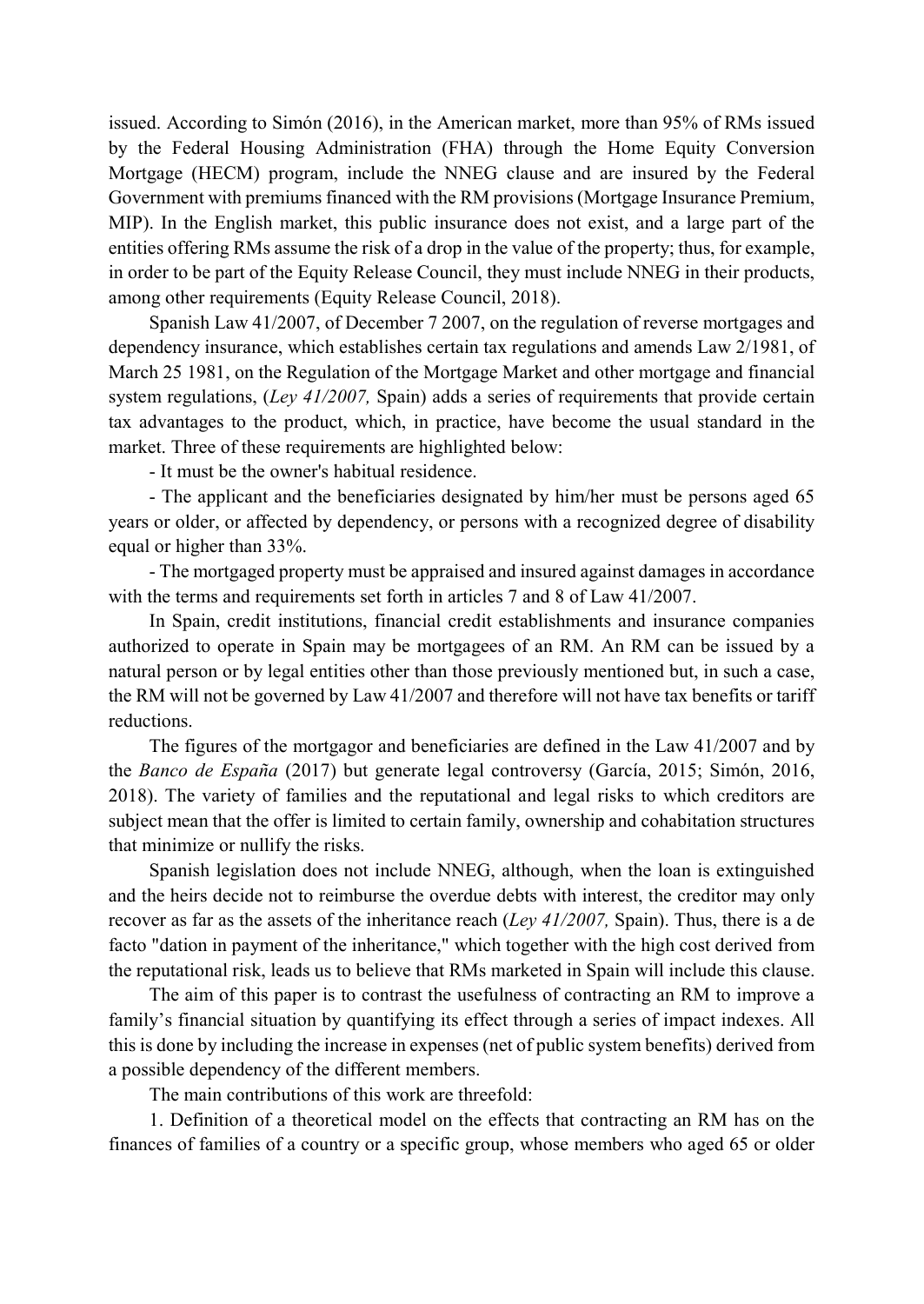are the sole owners of the 100% of the property, regardless of the receipt of a retirement pension.

2. Model adaptation according to the Spanish legal framework for retirement and longterm care benefits and for the Spanish actuarial mortality and long-term care tables and quantification of the impact of contracting an RM on the finances of Spanish families over time.

3. Differentiated analysis of the impact of taking out RMs by family profile. This is the first study in which the effect of the RM on the finances of Spanish families has been quantified.

In what follows, the paper is structured in four sections, the bibliography and two appendices. Section [2](#page-3-0) details the economic and financial characteristics of the model applied in this paper. Sectio[n 3](#page-6-0) indicates the data sources used in relation to the costs of dependency and the economic and demographic data of the families within the Spanish population covered by this study. This section also develops the methodology applied, which mainly refers to the actuarial calculations and the modelling of dependency and mortality of individuals through stochastic simulation. Section [4](#page-9-0) summarizes the results of the study which are discussed in Section 5.

### <span id="page-3-0"></span>**2. Model**

This section defines an economic-financial model to determine the impact of RMs on the finances of families that comply not only with legal conditions but also with all those determined by supply in the financial and insurance markets. These market conditions are necessary for bidders to be able to control the high reputational risk derived from these operations. Spanish Law 41/2007 defines two groups that can be applicants for, and beneficiaries of, an RM: on the one hand, people aged 65 or over and, on the other, those who are dependent or who have a recognized degree of disability equal to or greater than 33%. In this paper, we will focus our analysis on the first group, since our objective is to analyze the usefulness of RMs to compensate for the loss of income or increase in expenses derived from age.

We consider that there are two feasible family profiles for taking out an RM:

- Profile 1. Families are made up of a single member aged 65 or older, who owns 100% of the property that is his/her primary residence.

- Profile 2. Families are made up of two or more members aged 65 or older, at least two of whom own 100% of the property and are mutual heirs. If any of the members are not owners, we assumed that they will be included as beneficiaries in the mortgage.

In both cases, the property may also be lived in by persons under 30 years old, who will be emancipated and will cease to live in the property when they reach that age. The issuance of the RM is subject to informing these persons of this fact and that they agree to stop living in the property in the event of the death of the contracting and beneficiary persons.

These two-family profiles will be the focus of our study.

The model we propose in this paper, which is based on the life-cycle model (e.g. Kuhn et al., 2014, 2015), uses as main variable the net balance of a family in each period (income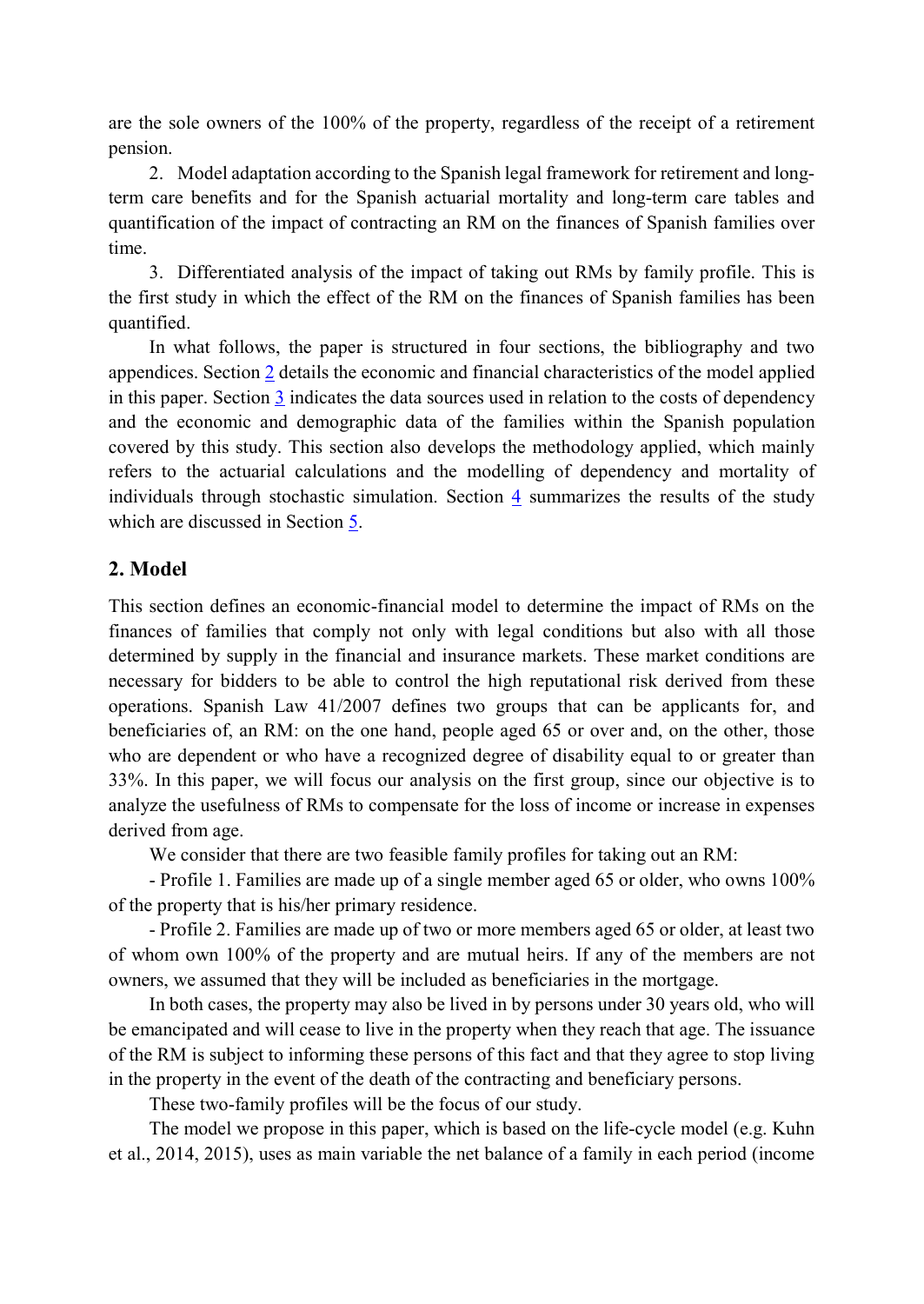minus expenses) until its extinction, symbolized by  $S(t)$ ,  $t = 0$ , I, ... Boj et al. (2020) also use a similar model but focused on the effects of hiring private long-term care insurance.

We assume that, if in one period income exceeds expenditures, this surplus is not incorporated into the family's wealth, but is used to finance future expenditures. The balance of a period is then defined in equation (1):

$$
S(t+1) = INC(t+1) + RMD(t+1) - OEXP(t+1) - EXEXP(t+1) + S(t) + , t = 0, 1, ..., \tag{1}
$$

where *INC* is income, *RMD* is net income to be received from RM*, OEXP* is ordinary expenses (i.e., not derived from dependency), *EXEXP* is extraordinary expenses (derived from dependency), and  $S(t)$  + =  $max(S(t), 0)$  is the balance for period *t* if positive, considering that  $S(0) = INC(0) + RMD(0) - OEXP(0) - EXEXP(0)$ . We analyze separately the selffinancing produced by incorporating the positive annual balances for the following period from that of the negative annual balances, which we accumulate in another variable (as it is explained at the end of this section).

A number of additional working hypotheses are made on the temporal evolution of family composition, the structure of family income and the temporal evolution of ordinary and extraordinary expenses. These hypotheses are explained in detail in Boj et al. (2020) and are summarized below:

- The initial members of a family remain in the family until their death and no new additions occur. On the other hand, the average age of emancipation is set at 30 years (EUROSTAT, 2014, 2018) so that children initially older than 15 years (minors are excluded from the study) remain in the family unit until they reach that age.
- A distinction has been made between income derived from work and retirement pensions, which is calculated by adding the constant income corresponding to each family member, and the rest of the income which is not affected by changes in the family structure. The first group of income is not altered until a member of the household retires (when he or she starts receiving the retirement pension), dies (with the possible start of the widow's pension) or becomes dependent (which implies the loss of income from work).
- Ordinary expenses include a fixed part and another part that changes linearly with the number of family members.
- The benefits of the public system have been considered in the calculation of the extraordinary expenses derived from dependency.

Our model includes the random phenomena of death of individuals and their becoming dependent.

For statistical reasons and lack of data, only one level of dependence has been considered, the most severe and irreversible. Thus, the year of death of each person is random as well as their entry into dependency (they may never become dependent and if they do, they may do so at different ages). Dependency is modeled as a three-state stochastic model: autonomous, dependent and deceased. The probabilities of transition between states are obtained from mortality and dependency tables and are based on age reached, sex and year of birth. Using these probabilities, we were able to simulate the future evolution of the states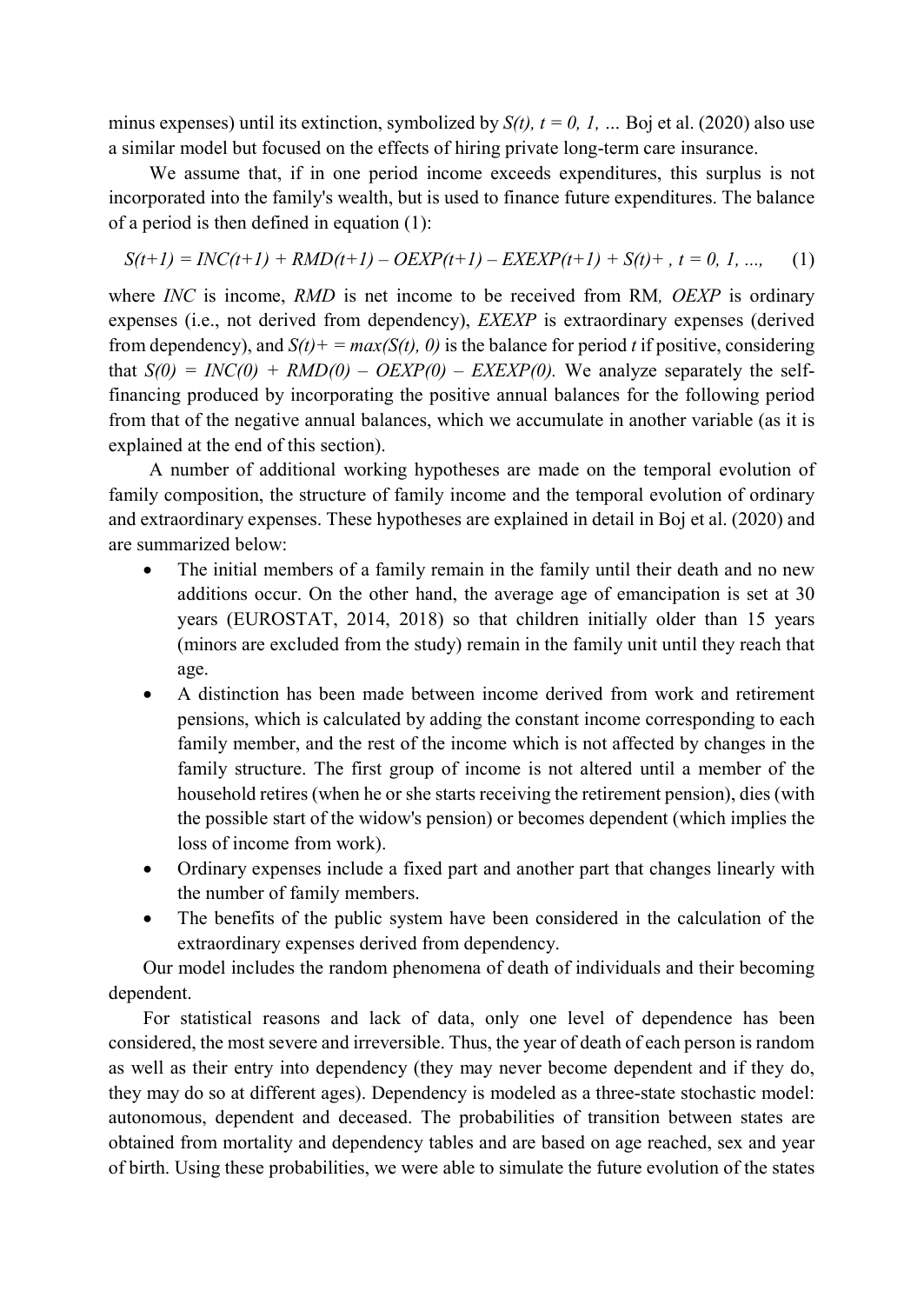of each member of the family from the beginning, when all members are alive and autonomous, to the extinction of the family, which occurs when all the members that are not emancipated have died. In the intervening periods, some members will perhaps continue to be autonomous, while others will be dependent or will have died. This double source of randomness configures the balance sheet as a stochastic process (defined by equation (1)).

A simple indicator of the initial effect of contracting an RM, which we will refer to as Income Indicator (*II*) from now on, is defined as the percentage that the periodic incomes to be received from RM represents with respect to the family's income at the time it is contracted,

$$
II = \frac{RMD(0)}{INC(0)} 100.
$$
 (2)

*II* is a static measure, which gives a snapshot of the effects of RM at the beginning, but not of the overall effects over time. In this paper we calculated three additional indicators that, although of a different nature, have the common objective of quantifying the long-term effect that contracting an RM by a family will have on its finances and, therefore, on its financial sustainability.

The first foreseeable effect of RM is given by the decrease in the likelihood that *S* will turn negative at some point in time (and therefore there will be lack of liquidity). The random variable (r.v.) "number of years of liquidity" (before a first period of illiquidity), symbolized as *YL*, takes values from 0 to *FE*, *FE* being the number of years until the extinction of the family. If a family never has liquidity problems, *YL* will take its maximum value (*FE*).

Equation (3) shows the expression of the probabilistic indicator (*PI*):

$$
PI = \frac{P(YL = FE)^{(with RM)} - P(YL = FE)^{(without RM)}}{1 - P(YL = FE)^{(without RM)}} 100,
$$
\n(3)

*PI* measures the decrease in the probability of illiquidity resulting from RM (in percent).

A second effect of RM is a delay in the onset of illiquidity problems, if they occur. The index can be defined by the effect on the expectation of *YL* and on other statistics such as mode or quantiles at different levels. In this paper, we will consider a first-time index (*TIE*) which quantifies the change (in percent) in the expected value of the number of years of liquidity if the household takes out a RM. *TIE* is calculated as follows:

$$
TIE = \frac{E(YL)^{(with\, RM)} - E(YL)^{(without\, RM)}}{E(YL)^{(without\, RM)}} 100. \tag{4}
$$

We added two-time indexes, symbolized by *TIEQ95* and *TIEQ99*, which measure the same as *TIE* but with respect to the 95% and 99% percentiles, respectively. Its calculation formula is like (4), changing the expectation by the corresponding percentile.

The third effect of contracting an RM will be a reduction in the value of overall liquidity needs that we will quantify through their sum, symbolized by *VLN*. This amount corresponds to a financial valuation at a zero-interest rate consistent with the working hypothesis explained in this section. *VLN* takes a value of zero if the family always has positive balance.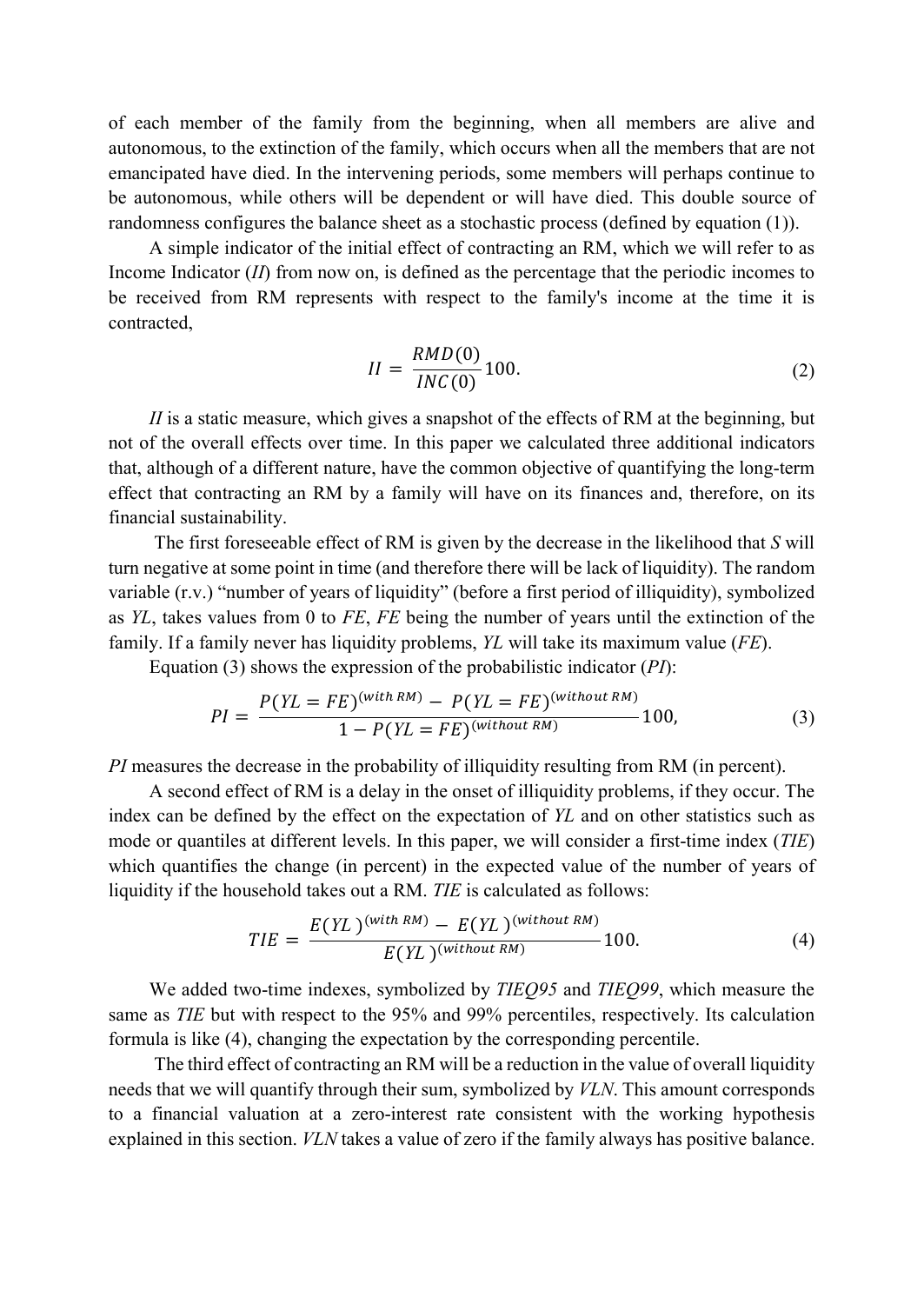The Financial Indicator (*FI*) quantifies the monetary amount of the lack of liquidity problems showing the percentage of reduction in its expected value:

$$
FI = \frac{E(VLN)^{(without RM)} - E(VLN)^{(with RM)}}{E(VLN)^{(without RM)}} 100.
$$
 (5)

We added two financial indices, symbolized by *FIQ95* and *FIQ99*, which measure the same as *FI* but with respect to the 95% and 99% percentiles, respectively. Their calculation formula is like (5), changing the expectation by the corresponding percentile.

The values of the stochastic process S in each period are calculated by stochastic simulation of the possible trajectories, which allows us to obtain the distribution of the r.v. YL and VLN.

<span id="page-6-0"></span>In this work, we have applied a macroeconomic model that, nevertheless, allows us to use all the data from the families included in this work, which correspond to profiles 1 and 2 described above. We believe that RM is a widespread and massively used product and we worked with a maximum scenario, i.e., we considered that all the families that can contract an RM (profiles 1 and/or 2) do so if the income to be received from the RM is positive.

#### **3. Materials and Methods**

In this study, the following sources of data have been used: the Spanish Survey of Household Finances 2017 (EFF 2017, for its initials in Spanish) (*Banco de España*, 2019; Barceló et al., 2020) (most recent version available in Spain); the mean appraised value of real estate (*Ministerio de Transportes, Movilidad y Agenda Urbana*, 2020); the monthly statistical report of the SAAD (*Instituto de Mayores y Servicios Sociales*, 2019) dated August 31, 2019; de Prada and Borge dependency costs (de Prada and Borge, 2013), and equations for cost distribution of public services (such as dependency) as provided in the Dependency Act.

In this subsection, we describe the first three sources of data and the details on the calculation of the extraordinary costs derived from dependency, taking into account the benefits of the public system can be found in Boj et al. (2020).

### **3.1. The Spanish Survey of Household Finances**

EFF, which contains financial information about Spanish families (Microeconomic Studies Division. *Banco de España*, 2020), has been used as the basic source for the analysis. Files databol1.xls, databol2.xls, databol3.xls, databol4.xls, and databol5.xls include processing of missing data from the survey corresponding to unanswered questions or "I don't know" answers. There are several files because the multiple imputation technique has been used, resulting in the five datasets included in these files. In statistical analyses of this study, we consider the inclusion of imputed values, which allows to carry out analyses using complete data methods.

The variable *fancine3* includes the weights assigned to households in the sample. The purpose of this variable is to balance, on the one hand, the probability of the selected household in the sample, given oversampling and geographic stratification and, on the other hand, missing responses. The total number of households in the fourth quarter of 2017 can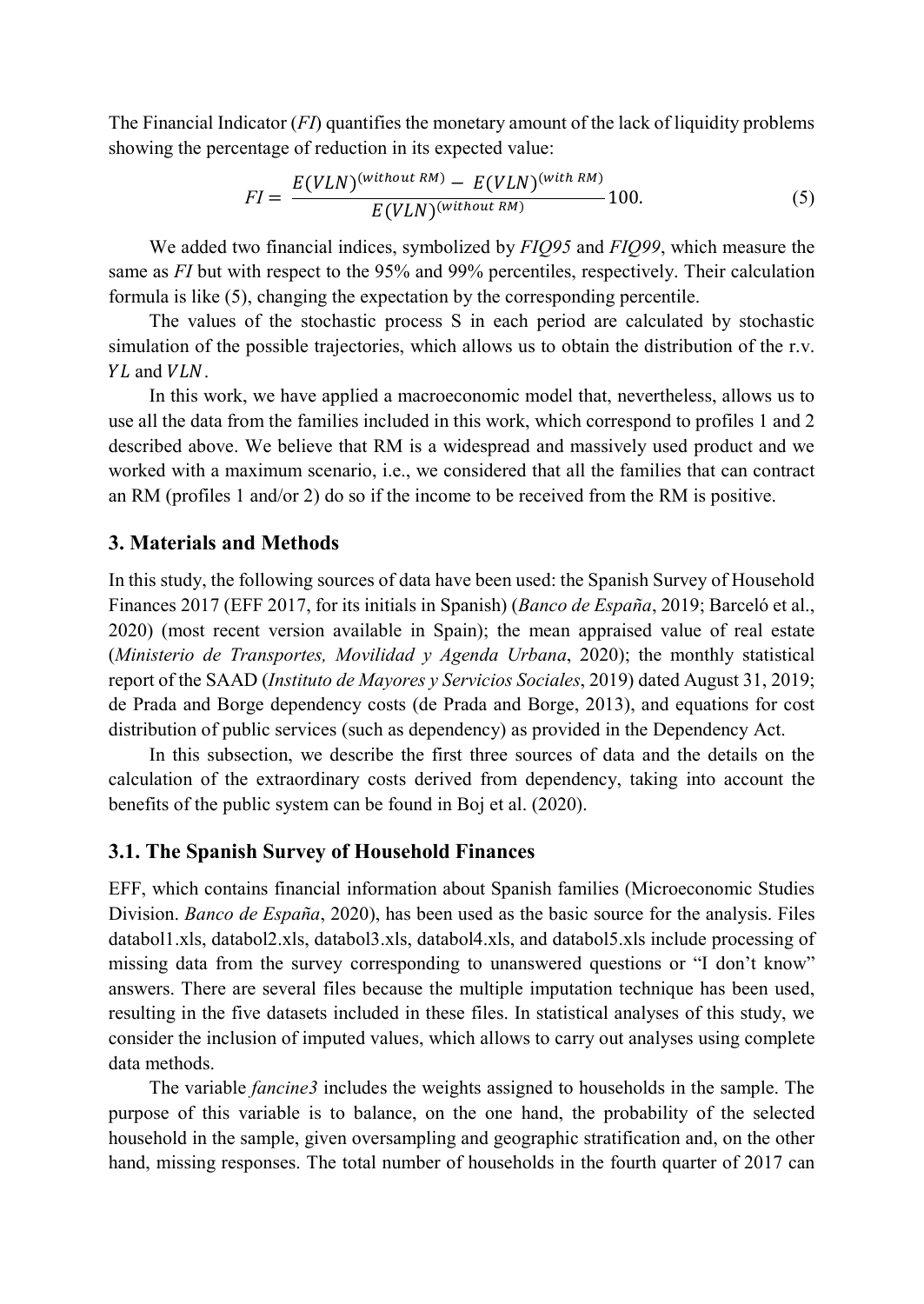be estimated by summing the weights included in this variable. It is critical to consider weights when obtaining totals, means, and population participation from EFF data. Nevertheless, some controversy exists regarding when weighting statistical techniques, such as regression or cluster analysis, should be used (Deaton, 1997; Cameron and Trivedi, 2005).

In the first set of imputed data (which has been used as reference) the sum of all weights is 18,536,404 households.

The three-sigma criterion is applied for the treatment of outliers. 397 surveys are eliminated. The result is 6,016 surveys that, considering the *fancine3* variable, represent 18,148,851 households.

In our database, we incorporate only surveys from families with a member over 65 years of age and eliminated those with family members between 30 and 65 years of age, obtaining a total of 1,871 surveys, which in total represent 4,272,326 Spanish families taking into account the *facine3* weight.

We eliminated the families headed by a member under 30 years of age (five surveys) and obtained 1,866 surveys, which represent a total of 4,264,851 Spanish families considering the *facine3* weight.

From this group, we selected only the subset that owns 100% of their home, obtaining 1,635 surveys, which represent a total of 3,516,126 Spanish families considering the *facine3* weight.

From this subset, we selected only the families that could afford an RM, obtaining 1,617 surveys, which represent a total of 3,431,896 Spanish families considering the weight *facine3*. The percentage of families that were eliminated due to this variable is approximately 2%.

This database will be hereinafter referred to as DBRM.

There are 585 surveys in profile 1 and 1,032 in profile 2. Considering the *facine3* weight, of the 3,431,896 Spanish households, 1,826,038 belong to profile 1 and 1,605,858 to profile 2. Extrapolating the sample, we observe that profile 1 contains more households than profile 2, even though the number of surveys is higher in profile 2. This oversampling ensures enough households to be able to study the financial behavior at the upper end of the wealth distribution of the economy accurately. Such an aspect is critical in this type of survey given that the distribution of wealth is very asymmetric and that only a small fraction of the population invests in some types of assets, which is usually more common for households with a high level of wealth.

The characteristics of each family are obtained from the variables included in the EFF (see Appendix 1). As mentioned in the previous section, the initial income of the family unit is obtained from EFF. As to its subsequent evolution, as in Boj et al. (2020), if a family member who had earned income reaches the age of 67 (*Ley 27/2011,* Spain), he/she will receive a retirement pension of 78.7% of his/her salary (European Commission, 2018) provided that it doesn't exceed the legal maximum of €37,231.7 a year (*Real Decreto-ley 28/2018*, Spain). The amount of the widow's/widower's pension is 60% of the deceased's salary or pension (value comprised between 52% and 70%, as set forth in Spanish Royal Decree 900/2018 (*Real Decreto 900/2018*, Spain) under certain conditions.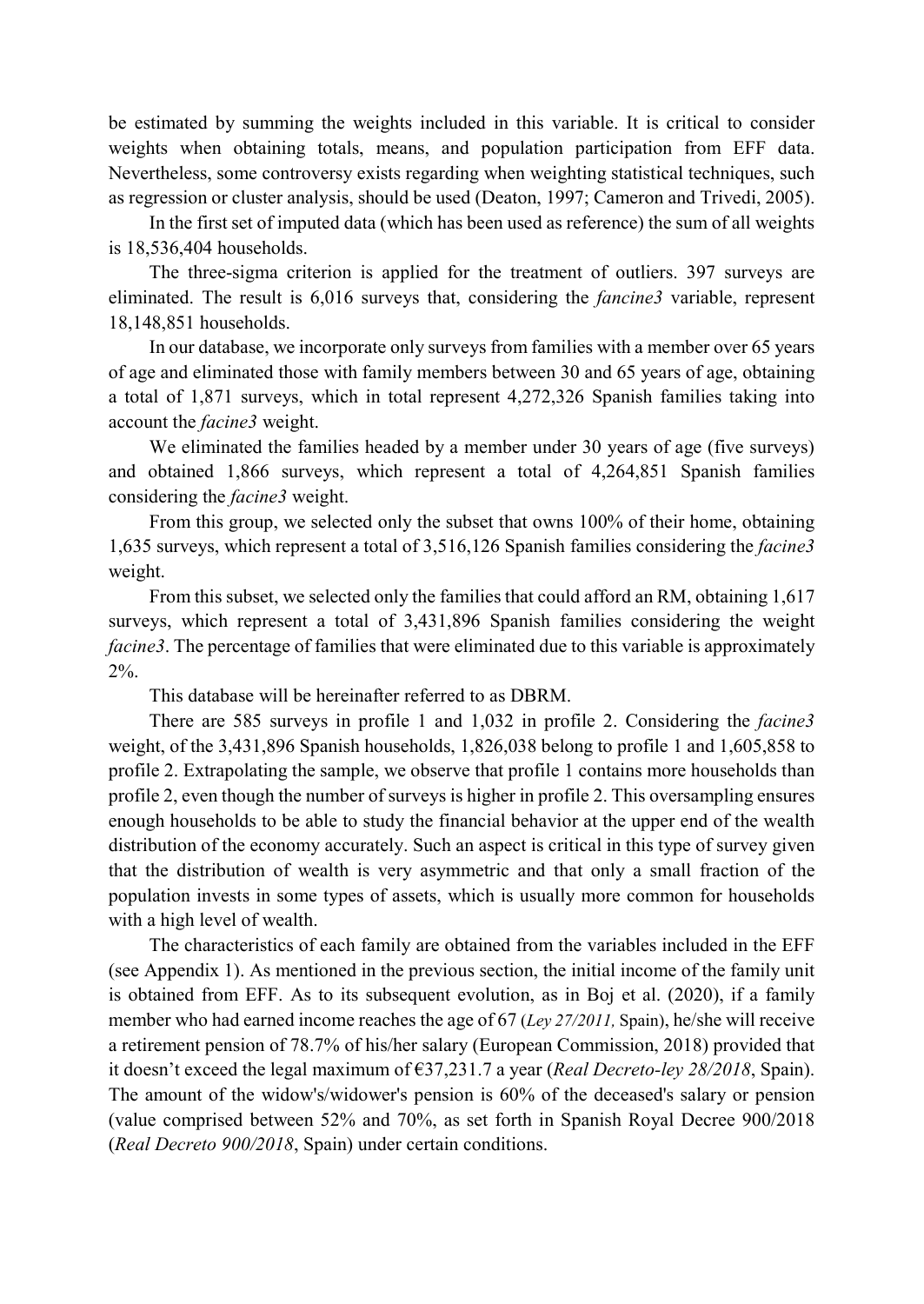# **3.2. Life and Dependency Tables**

The dependency tables based on the Spanish population were estimated from the PERM/F 2020 generational tables (*Resolución de 17 de diciembre de 2020*, *Ministerio de Asuntos Económicos y Transformación Digital*, 2020) and the prevalence or incidence rates of dependency as reported in the monthly statistical report from the SAAD (*Instituto de Mayores y Servicios Sociales*, 2019) dated August 31, 2019, are included i[n Table 1.](#page-8-0) We have chosen to construct these dependency tables because there are no tables for public use, so that each insurance company constructs its own from its internal information.

<span id="page-8-0"></span>

|       | $55-64$ years | $65-79$ years | $+80$ years |
|-------|---------------|---------------|-------------|
| Men   | 0.008825147   | 0.0190927     | 0.0913382   |
| Women | 0.008495301   | 0.0279337     | 0.1830447   |

Source: Own elaboration from *Instituto de Mayores y Servicios Sociales* (2019).

Using these prevalence rates for all three age groups, we estimated the prevalence rate for each age x,  $\lambda_x$ , from (6), which corresponds to a Makeham model (Haberman and Pitacco, 1999),

$$
\hat{\lambda}_x = \alpha + \gamma \cdot e^{\beta \cdot x}.\tag{6}
$$

<span id="page-8-1"></span>The estimated values of the parameters are included in [Table 2.](#page-8-1)

|       | α            |            |             |
|-------|--------------|------------|-------------|
| Man   | 1.150920e-08 | 0.04764965 | 0.009673332 |
| Woman | 7.369322e-09 | 0.06078735 | 0.01059000  |

**Table 2.** Parameters of the prevalence rate.

Source: Own elaboration from *Instituto de Mayores y Servicios Sociales* (2019).

To estimate the transition probabilities necessary for the simulation of family member states, we have relied on the method of converting prevalence rates into transition probabilities introduced by Pitacco and Olivieri (1997), Haberman and Pitacco (1999) and Pitacco (1999). The probabilities of death of dependents have been obtained by applying a surcharge of 10% (within the usual values in the Spanish market) to those of the general population of the PERM/F 2020 generational tables.

### **3.3. Reverse Mortgage**

In this paper, we have considered that the term for making drawdowns is consistent with the expected remaining number of years of life of the mortgage contracting parties/beneficiaries (i.e., the life expectancy of the household, defined as the number of years until the last family member dies).

If the RM was contracted with a single drawdown, this would amount to: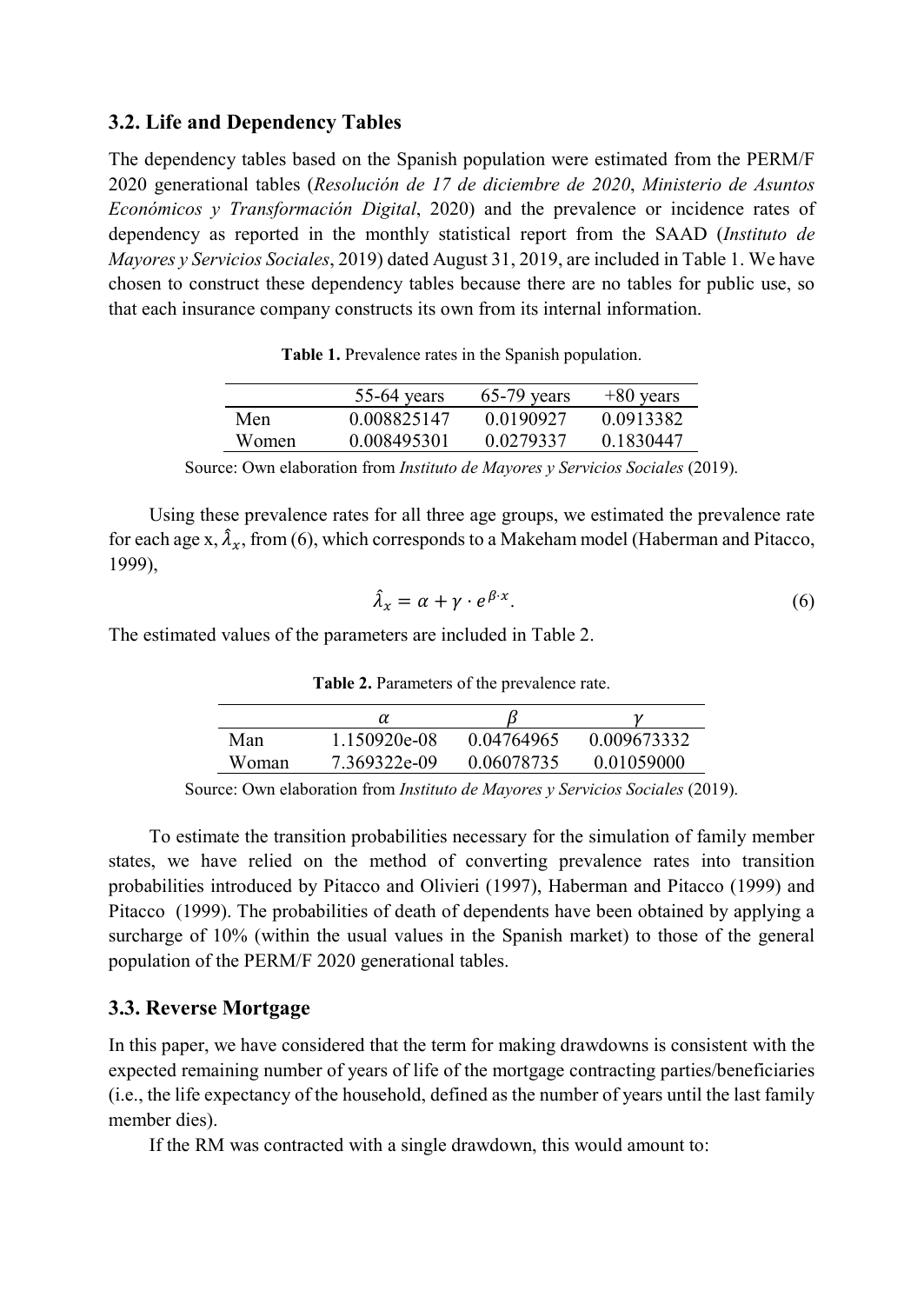$$
p \cdot AP \cdot (1+i)^{-esp},\tag{7}
$$

where  $AP$  is the appraised value of the property on the date of the contract,  $p$  is loan-to-value, *esp* is the life expectancy of the contractors and beneficiaries, and *i* is the RM rate of interest. We considered a fixed loan-to-value,  $p = 0.6$ , and an interest rate of 6%. The loan-to-value parameter is such that the accumulated debt after *esp* years (expected remaining number of years of life of the mortgage contracting parties/beneficiaries) is just that percentage of the appraised value of the house (see Devesa-Carpio et al., 2012).

Contracting an RM has a series of incorporation expenses. Those charged to the contracting party  $(ERM_0)$  and that we will assume are also financed with the initial income to be received from the RM are (according to the current usual practice in Spain):

- Independent advisor's fee: 1.25% on the appraised value of the property, with a maximum of  $€6,000$ .
- Arrangement fee: 0.65% of the total amount of the loan.
- Appraisal fee of  $€350$ .

Thus,

 $ERM_0 = min(6,000, 0.0125 \cdot AP) + 350 + 0.0065 \cdot 0.6 \cdot AP$ .

Additionally, we must consider that, if the property subject to RM is already mortgaged, the outstanding debt (*OD*) must also be cancelled against the initial income from RM. Therefore, we obtain an additional restriction for a family to contract an RM: if (7) is greater than  $ERM<sub>0</sub> + OD$ , the annual income to be obtained with the RM has a positive amount and therefore it makes sense to contract it. For families to maintain their income after the term for making drawdowns, RM includes annuity insurance (RMAI). This RMAI is taken out at the time of mortgage origination for a single premium that is financed with the initial drawdown of the mortgage and is deferred from the end of the drawdown period; the amount of the insurance income is consistent with the drawdown of the mortgage and is collected until the extinction of the group of contractors and beneficiaries.

#### **3.4. Methodology**

<span id="page-9-0"></span>The methodology includes economic and actuarial models for the various aspects analyzed in the paper. Thus, an adaptation of the life-cycle model is used to model the evolution of the relationship between labor income and consumption.

Regarding actuarial aspects, life expectancies and survival annuities of individuals and groups are computed at the time of taking out the RM in order to calculate the annual income to be received from RM. Using the PERM/F 2020 generational tables and considering the age and sex of the members of each family extracted from the EFF, we can calculate the life expectancy of each person. From these we obtained the joint life expectancy of the family. Survival annuities on one person and on groups of people with two or more members are used to calculate the premium for the life annuity insurance included in the RM. For the actuarial mathematical details on these calculations, see Gerber (1999) and Alegre (2014), among others.

Furthermore, our model takes into account the different states a person may go through until death. For this purpose, individuals' survival/dependency is modeled through a non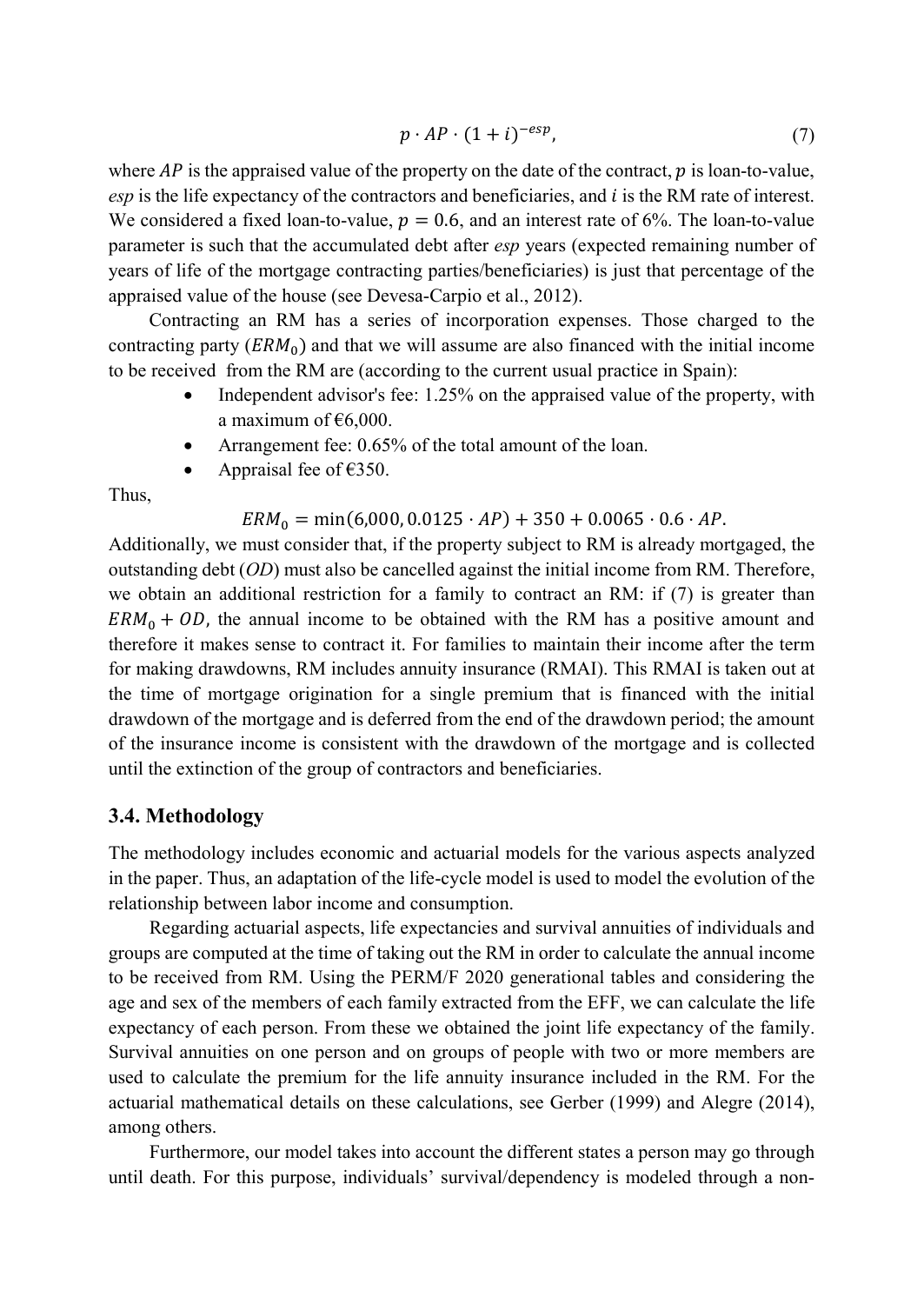homogeneous Markov process with three states: autonomous, dependent, deceased (see Pitacco and Olivieri, 1997 and Haberman and Pitacco, 1999). In our model, the transition probabilities between states vary with attained age and with year of birth, and the dependency state is irreversible. These transition probabilities for the Spanish population are estimated from survival/dependency tables created for this study, as explained in Subsection 3.2. The distribution of the r.v. considered in this work is obtained by applying stochastic simulation techniques. Further details on the application of the model and the simulation process used are included in Appendix 2.

## **4. Results**

In this section, we will first give a short description of the standard house of profiles 1 and 2 and after, in Subsection 4.1 we will describe the statistics of the magnitudes defined in the paper without including RMs: years of liquidity, probability of illiquidity and present value of a family's overall liquidity needs. Then, in Subsection 4.2, the former analysis will include RMs with an initial development of the actuarial technical aspects related with the RMAI premium. Finally, in Subsection 4.3, the values obtained for RM impact indicators are presented.

The standard house in both profiles are quite different. On the one hand, the standard house in profile 1 consists of a widowed woman between 81 and 85 years of age with a life expectancy of 15.2 years, with an annual income of 19,014.82€, a property valued at 145,291.32€ and annual expenses of 8,378.69€. And, on the other hand, the standard house in profile 2 consists of a married couple with a life expectancy of 19.51 years, with an annual income of 32,846.12€, a property valued at 182,187.72€ and annual expenses of 13,862.08€.

# **4.1. Without Reverse Mortgages**

This subsection provides the results of the model if households do not purchase RM (i.e.,  $RMD = 0$ ). We will perform, for each family in the DBRM, a total of simulations equal to 10% of the households that the family represents in the survey, and then carry out a joint treatment using, for each family unit, the first set of imputed data. At the end of this process, we will obtain the simulated values of the r.v. in which we are interested.

<span id="page-10-0"></span>The probability of lack of liquidity, i.e., the probability that the r.v. *YL* will take a value lower than *FE*, will indicate whether a household will have liquidity problems considering the dependency [\(Table 3\)](#page-10-0).

**Table 3.** Lack of liquidity for a family. Probability (%) without RM.

| Profile 1 | Profile 2 | Global |
|-----------|-----------|--------|
| 5.46%     | 5.79%     | 5.59%  |

Source: Own elaboration.

There are no significant differences between the probabilities of lack of liquidity for the families of the two profiles analyzed (see [Table 3\)](#page-10-0).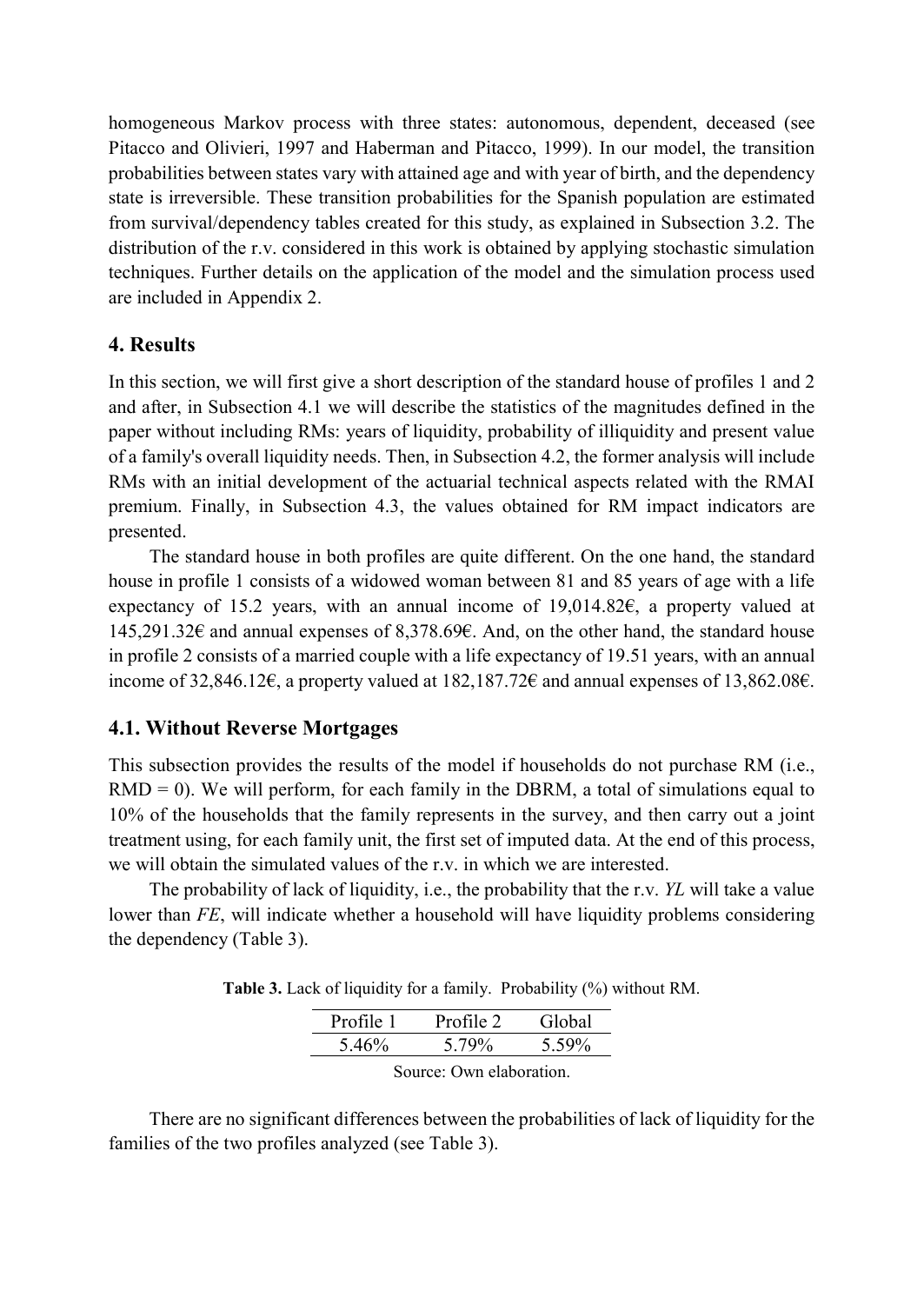<span id="page-11-0"></span>Lastly[, Table 4,](#page-11-0) describes statistics of *YL* and *VLN* resulting from the simulation process for both profiles and for all families.

|                |           | YL (Years) |          |            | $VLN$ (E)  |            |
|----------------|-----------|------------|----------|------------|------------|------------|
|                | Profile 1 | Profile 2  | Global   | Profile 1  | Profile 2  | Global     |
| Mean           | 15.79     | 22.49      | 18.44    | 5,097.97   | 8,689.39   | 6,521.37   |
| <b>SD</b>      | 10.84     | 10.10      | 11.05    | 33,690.41  | 54,576.39  | 43,229.41  |
| 1% percentile  | $\theta$  | $\theta$   | $\theta$ | 0          |            |            |
| 5% percentile  |           | 5.         |          | 0          |            | $\theta$   |
| 50% percentile | 15        | 23         | 18       | 0          |            |            |
| 95% percentile | 33        | 37         | 35       | 4,643.13   | 13,144.05  | 7,005.21   |
| 99% percentile | 40        | 42         | 41       | 157,320.52 | 279,318.66 | 206,048.18 |

**Table 4.** Statistics of *YL* and *VLN* without RM.

Source: Own elaboration.

The families in profile 2 live without liquidity problems, on average, seven years longer than those in profile 1, even though when liquidity problems occur, they are usually of greater overall amount (see [Table 4\)](#page-11-0). Additionally, the first positive *VLN* value occupies the 94.53%, 94.20%, 94.40% percentiles in profile 1, profile 2 and overall, respectively.

Although the probabilities of illiquidity of households in the two profiles are similar, the composition of households does influence the evolution of liquidity needs. The main reason for this difference may be that in profile 1 households there is only one source of income and when he/she become dependent, the expenses incurred cannot be fully covered by the income, whereas in profile 2, if one member becomes a dependent, there are 2 or more sources of income to cover the expenses incurred.

### **4.2. With Reverse Mortgages**

Assuming, for simplicity, that the surcharges for internal and external management fees of the annuity are zero, equation (8) allows us to calculate the amount, *C* Euros, of the constant periodic withdrawals:

$$
ERM_{0} + OD + C \cdot \ddot{a}_{\overline{esp+1|i}} + C \cdot \Pi = p \cdot AP \cdot (1+i)^{-esp}, \tag{8}
$$

being

$$
\ddot{a}_{\overline{esp+1}|i} = \sum_{t=0}^{esp} (1+i)^{-t}.
$$
 (9)

In (8),  $\Pi$  is the single premium in Euros corresponding to a unitary annuity due, deferred *esp*, which starts to be collected if any of the household members is still alive after *esp* years and for life as long as the family is not extinguished.

If RM has only one debtor and no additional beneficiaries,

$$
\Pi = \frac{e^{sp}}{e^{x}} = \sum_{t=esp+1}^{w-x} t p_{x,g1} \cdot (1+I)^{-t},
$$

where w is the last age at which a person can be alive following a life table and  ${}_{t}p_{x,q1}$  is the probability that a person  $x$  years old from generation  $q_1$  is alive  $t$  years after.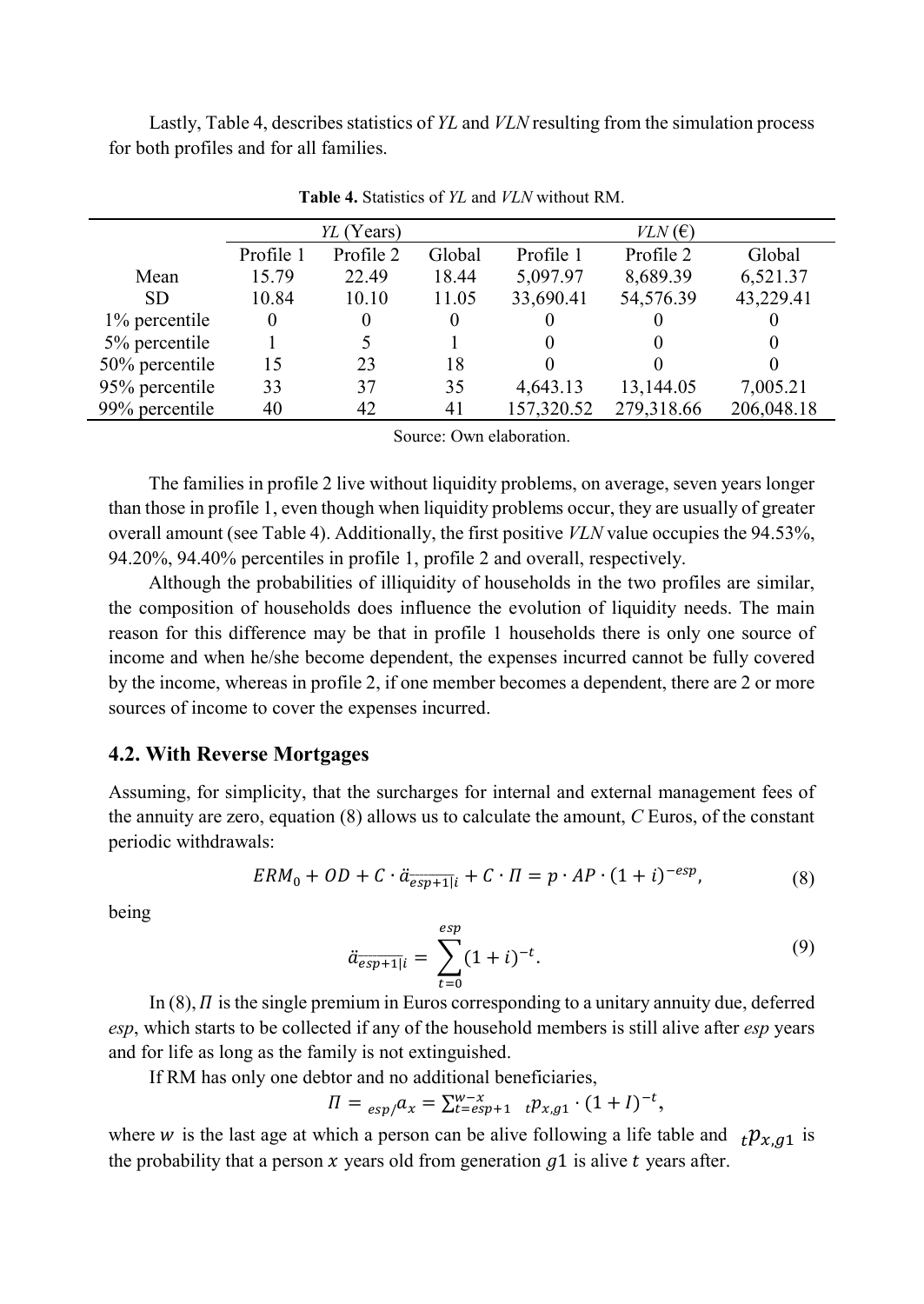If there are two persons between contractors and beneficiaries:

$$
\Pi = {}_{(exp)}a_x + {}_{(exp)}a_y - {}_{(exp)}a_{xy},
$$

being

$$
_{exp}/a_{xy} = \sum_{t=esp+1}^{w-max(x,y)} i p_{x,g1} \cdot i p_{y,g2} \cdot (1+I)^{-t}.
$$

If there are three persons between contractors and beneficiaries:

$$
\Pi = \frac{1}{\exp{a_x}} + \frac{1}{\exp{a_y}} + \frac{1}{\exp{a_z}} - \frac{1}{\exp{a_{xy}}}} - \frac{1}{\exp{a_{xz}} - \frac{1}{\exp{a_{yz}}}} + \frac{1}{\exp{a_{xyz}}}
$$

being

$$
_{exp/}a_{xyz} = \sum_{t=esp+1}^{w-max(x,y,z)} i p_{x,g1} \cdot i p_{y,g2} \cdot i p_{z,g3} \cdot (1+I)^{-t}.
$$

This premium calculation scheme can be easily extended to groups of more than three people (Alegre, 2014).

We emphasize that the actuarial income involved in the estimation of  $\Pi$  is calculated at the technical interest rate of the insurance operation (*I*), which is different from the interest rate of the loan  $(i)$ , applied to financial income  $(9)$ , being  $i > 1$ .

<span id="page-12-0"></span>As a first result, [Table 5](#page-12-0) presents the descriptive statistics of the annual income to be received from RM.

| Description  | Profile 1 | Profile 2 | Global    |
|--------------|-----------|-----------|-----------|
| Minimum      | 53.73     | 56.67     | 53.73     |
| Maximum      | 44,212.42 | 31,703.56 | 44,212.42 |
| Median       | 2,932.38  | 2,565.05  | 2,666.86  |
| Mean         | 5,016.16  | 3,786.74  | 4,231.53  |
| SD.          | 6,013.09  | 3,833.63  | 4,774.14  |
| 1st Quartile | 1,413.96  | 1,383.21  | 1,387.45  |
| 3rd Quartile | 5,811.18  | 4,719.98  | 5,089.01  |

**Table 5.** Description of  $C(\epsilon)$ 

Source: Own elaboration from *Banco de España* (2019).

A family in profile 1 (profile 2) obtains, on average, an additional income from RM of  $\epsilon$ 5,016.16 ( $\epsilon$ 3,786.74) per year (see [Table 5\)](#page-12-0). One of the reasons for this difference between the two profiles is that the mean age of the head of household in profile 2 is lower than in profile 1 and therefore the income is expected to have more annuities.

<span id="page-12-1"></span>The probability of lack of liquidity of a family taking out an RM is included i[n Table 6.](#page-12-1)

**Table 6.** Lack of liquidity for a family. Probability (%) with RM.

| Profile 1         | Profile 2 | Global |  |
|-------------------|-----------|--------|--|
| $2.77\%$          | 3.59%     | 3.10%  |  |
| $\sim$ 11 $\cdot$ |           |        |  |

Source: Own elaboration.

Contracting of an RM reduces the probability of illiquidity in all cases (see [Table 6\)](#page-12-1). As in subsection 4.1 [\(Table 3\)](#page-10-0), the differences between the two profiles are insignificant.

Lastly, [Table 7](#page-13-0) describes statistics of *YL* and *VLN* with RM resulting from the simulation process for both profiles and for all families.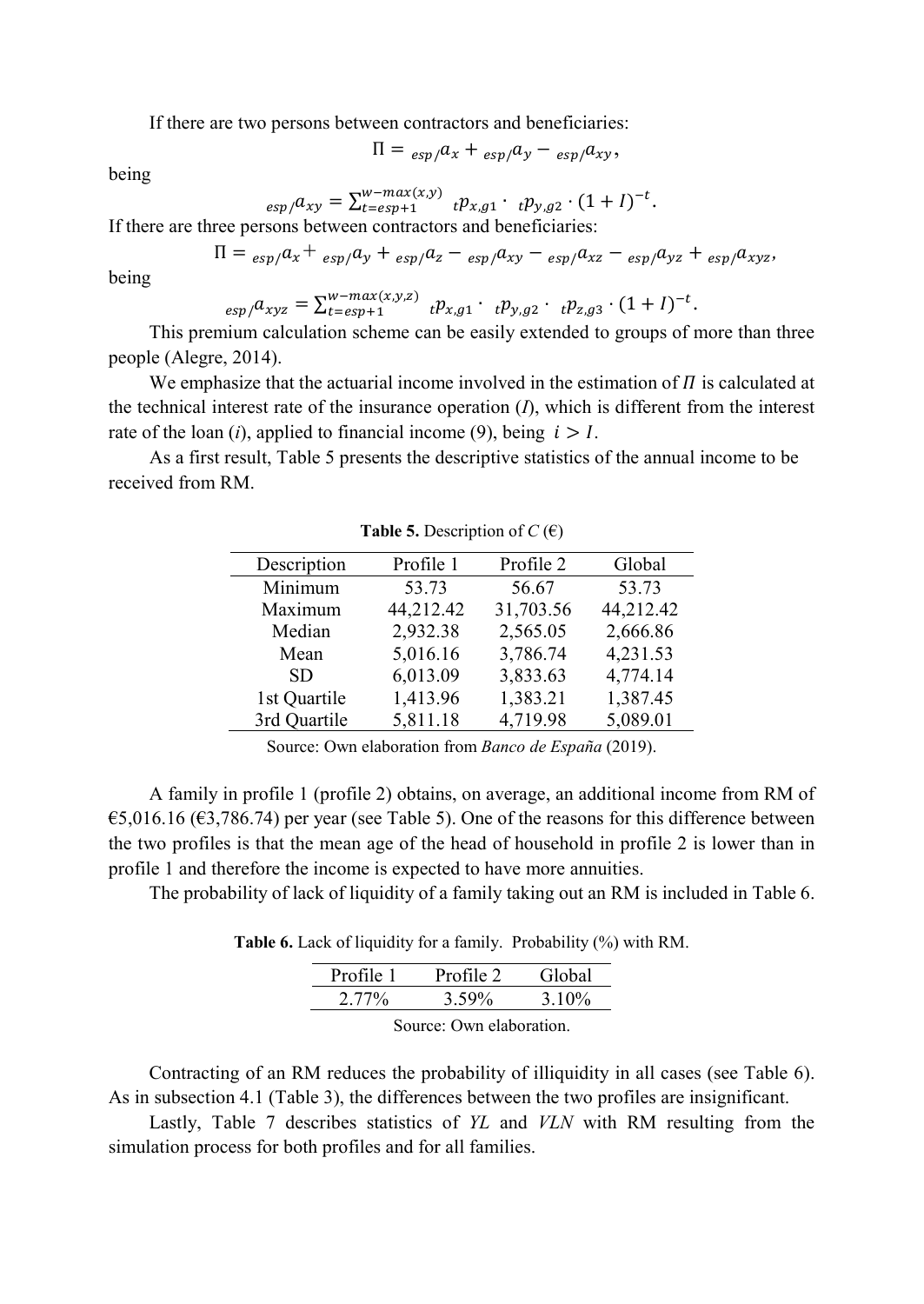<span id="page-13-0"></span>

|                |           | YL (Years) |        |           | $VLN$ (E)  |            |
|----------------|-----------|------------|--------|-----------|------------|------------|
|                | Profile 1 | Profile 2  | Global | Profile 1 | Profile 2  | Global     |
| Mean           | 15.99     | 22.81      | 18.69  | 2,476.85  | 5,651.11   | 3,734.91   |
| <b>SD</b>      | 10.16     | 9.58       | 10.48  | 23,817.22 | 43,820.41  | 33,255.01  |
| 5% percentile  | 2         |            |        |           |            |            |
| 50% percentile | 15        | 23         | 18     |           |            |            |
| 95% percentile | 33        | 37         | 35     |           |            |            |
| 99% percentile | 39        | 42         | 41     | 79,570.92 | 214,538.38 | 130,043.85 |

**Table 7.** Statistics of *YL* and *VLN* with RM.

Source: Own elaboration.

Families in profile 2 that contract an RM live without liquidity problems, on average, 6.91 years longer than those in profile 1 despite the fact that when liquidity problems occur, they are usually of a greater overall amount (see [Table 7\)](#page-13-0). Additionally, the first positive *VLN* with RM occupies the 97.22%, 96.40%, 96.90% percentiles in profile 1, profile 2 and overall, respectively.

Comparing the data in [Table 4](#page-11-0) with [Table 7,](#page-13-0) it is observed that taking out an RM increases the average number of years that a family lives without liquidity problems and, if these occur, the value of overall liquidity needs is reduced.

## **4.3. Impact Indicators of Reverse Mortgage**

<span id="page-13-1"></span>Impact indicators defined in Section 2 are shown in [Table 8.](#page-13-1)

| Indicator         | Profile 1 | Profile 2 | Global |
|-------------------|-----------|-----------|--------|
| Income            | 14.51%    | 6.41%     | 9.65%  |
| Probabilistic     | 49.26%    | 37.99%    | 44.54% |
| Temporal (TIE)    | 1.26%     | 1.42%     | 1.35%  |
| Temporal (TIEQ95) | $0\%$     | $0\%$     | $0\%$  |
| Temporal (TIEQ99) | 2.56%     | $0\%$     | $0\%$  |
| Financial (FI)    | 51.41%    | 34.96%    | 42.47% |
| Financial (FIQ95) | 100%      | 100%      | 100%   |
| Financial (FIQ99) | 49.42%    | 23.19%    | 36.88% |

**Table 8.** Impact indicators.

Source: Own elaboration.

Contracting an RM has positive effects on the financial situation of families throughout their existence (see [Table 8\)](#page-13-1). The greatest effects are observed in increase in initial income, decrease in probability of lack of liquidity and decrease in present value of overall liquidity needs (which reaches 51.41% in profile 1 families). However, the impact of contracting RMs in years without liquidity shortages is lower. In general, these positive effects are greater for profile 1 families.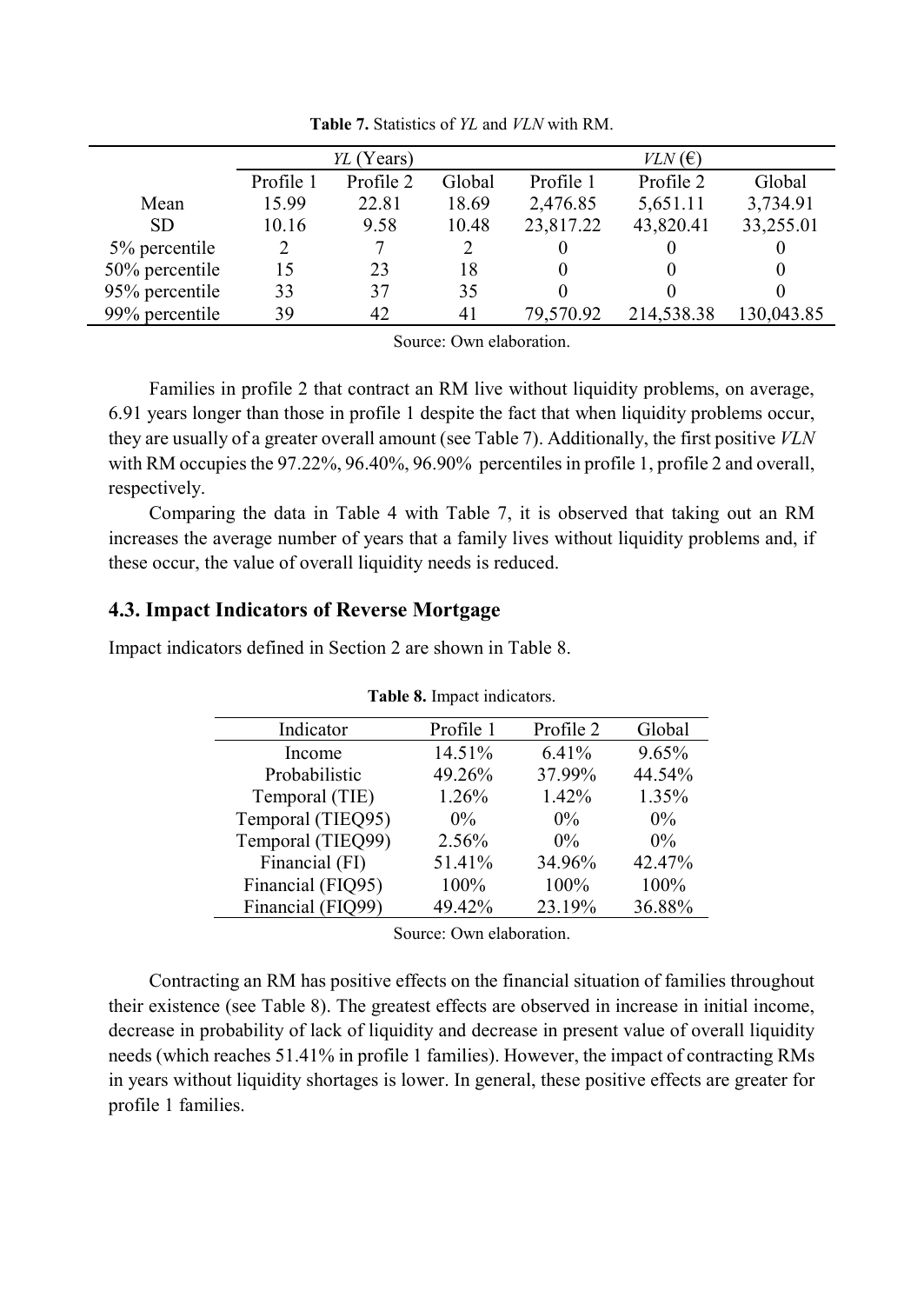### **5. Discussion**

In this paper, the maximum scenario has been considered, i.e., that all the families that can contract an RM do so because they belong to profiles 1 and 2. In this way, we believe that this is a widespread and massively used product. A future line of work will consist of restricting the study to a subgroup within profiles 1 and 2 that are considered to be those who may indeed be more interested in contracting an RM because they need it; for example, those families whose initial wealth is less than twice (or another percentage) the appraised value of the property (Martinez-Lacoba et al., 2020, use the hypothesis that only a reduced percentage of families contracts RMs).

As we mentioned in the introduction, one of the main risks that the provider faces with RM is longevity risk. The use of accurate mortality tables adapted to a specific population and with good projections about future mortality can reduce this risk and then encourage potential providers to offer RMs. In this work, we have used generational mortality tables currently used in Spain that incorporate the dependency risk to create generational mortalitydependency tables. Regarding mortality tables, other options are possible. For instance, Debón et al. (2013) use the Lee-Carter model to construct dynamic tables for Spanish mortality and apply them to a specific type of RM. Considering also that Atance et al. (2020) conclude that the best model in terms of prediction ability for each sex and European country is, in general, the Lee–Carter model, we may think that this is a good option. But the question of how to incorporate the dependency risk in these dynamic tables remains, which is not an easy task and would require more statistical studies.

Another important source of risk is the loss of value of the property. It is a common practice to calibrate the loan-to-value parameter in a manner that reduces the effects of this loss. Although in developed markets the loan-to-value parameter usually depends on the initial age, we have considered a common value for it since using different ones for this parameter would complicate the analysis and would not provide significant additional results.

RMs and life annuities are products of a very different nature, although both can be used to increase the income of the elderly. A line of future research will consist in replicating precisely this work using life annuities and comparing the effects that contracting each of these products has on the finances of families in each territory.

### **Conclusions**

Based on a theoretical model that includes, on the one hand, the randomness in mortality and dependency of the members of a family and, on the other hand, the temporal evolution of family income and expenses, this paper quantifies the effects that contracting an RM has on the finances of Spanish families based on data extracted from EFF 2017. The results depend on the selected country, because for each country, the model must be adapted according to the legal framework for retirement and long-term care benefits, to the actuarial mortality and long-term care tables and to the economic magnitudes of the family finances of each country.

Although the results of the paper do not provide new elements of actuarial technique for RM pricing, they can be useful for detecting market niches and as a promotional marketing tool.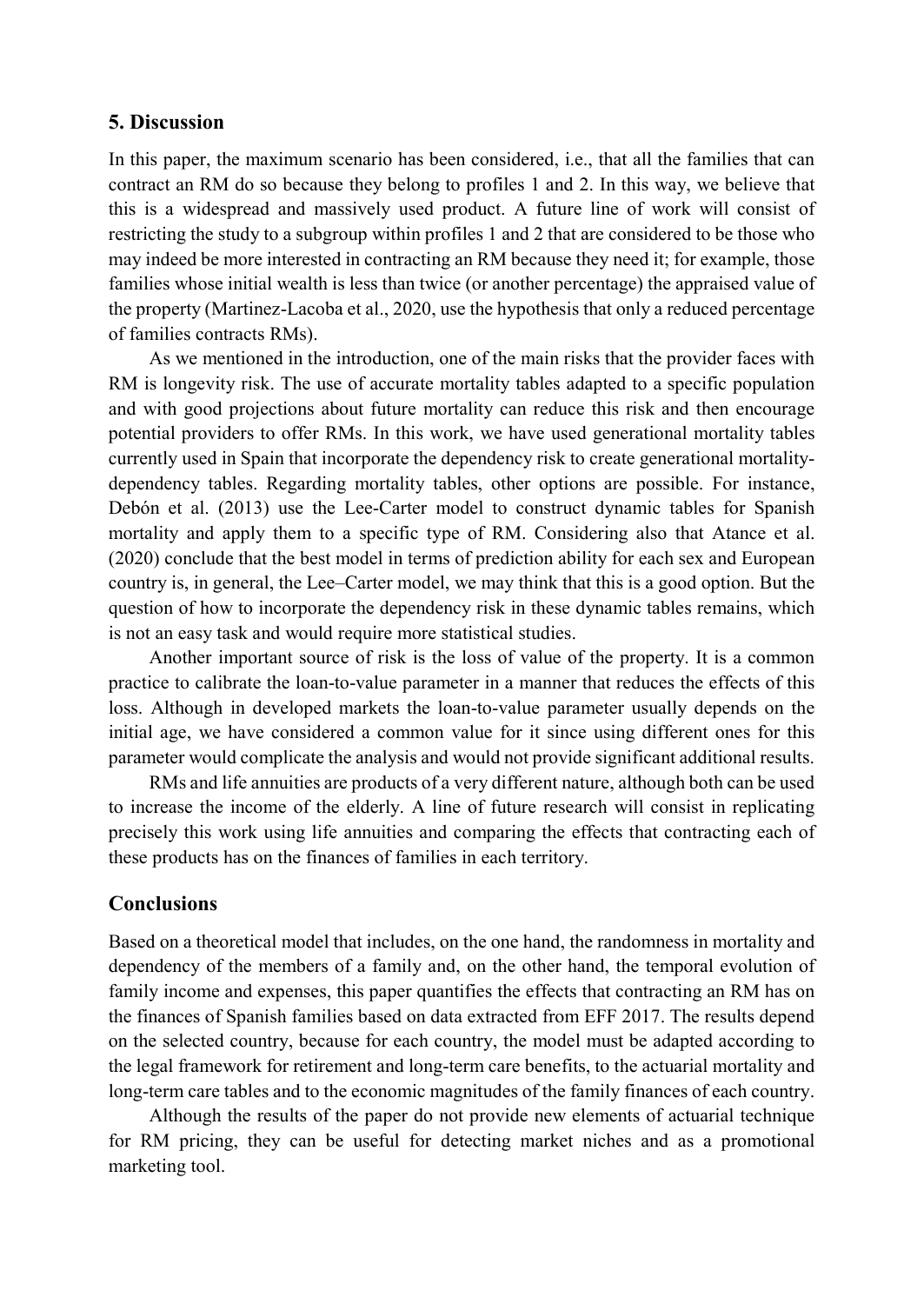This study shows that a family in Spain that meets the conditions for contracting an RM sees, on average, a 9.65% increase in its initial income (4,231.53€), a 44.54% decrease in its probability of having liquidity problems in the future (5.59% without RM and 3.10% with RM), and a 42.47% decrease in the value of lack of liquidity (6,521.37 without RM and 3,734.91 with RM).

Regarding the differentiated effects on the two profiles, a household of profile 1, by contracting an RM, obtains, on average, a  $14.51\%$  increase in its initial income (5.016,16 $\epsilon$ ), a 49.26% decrease in its probability of having liquidity problems in the future (5.46% without RM and 2.77% with RM), and a 51.41% decrease in the value of lack of liquidity (5,097.97 without RM and 2,476.85 with RM). However, in profile 2, the study shows that contracting an RM, the family sees, on average, a 6.41% increase in its initial income  $(3,786.74e)$ , a 37.99% decrease in its probability of having liquidity problems in the future (5.79% without RM and 3.59% with RM), and a 34.96% decrease in the value of lack of liquidity (8,689.39) without RM and 5,651.11 with RM). Then, we conclude that family composition (mainly the number of members with income in the family and their life expectancy) influences the magnitude of the positive effects of taking out an RM, so that families with only one person over 65 years of age are those that benefit most from this product. The main reason for this improvement in the positive effects of RM on Profile 1 families is that contracting RM provides a second additional source of income to the family (making the income situation of these families similar to that of Profile 2 families, who have 2 or more sources of income to start with) that can contribute to defraying the costs of becoming dependent, in the event that such a situation arises.

### **Author contributions**

Conceptualization, M.M.C.; methodology, E.B., M.M.C. and X.V.; software, E.B.; validation, M.M.C. and X.V.; formal analysis, E.B., M.M.C. and X.V.; investigation, E.B., M.M.C. and X.V.; resources, X.V.; data curation, E.B. and X.V.; writing—original draft preparation, E.B., M.M.C. and X.V.; writing—review and editing, E.B., M.M.C. and X.V.

### **Disclosure statement**

All authors have read and agreed to the published version of the manuscript. Authors don't have any competing financial, professional, or personal interests from other parties.

#### **References**

- Alegre, A. (2014). *Valoración de operaciones actuariales relacionadas con la supervivencia de grupos formados por varias personas*. Barcelona: Edicions de la Universitat de Barcelona.
- Al-Umaray, K., Burke, R., Byrne, S., Clerc-Renaud, S., Dol, K., Dötsch, J., Eckardt, M., Elsinga, M., Feigl, M., Ferri, G., French, D., Haffner, M., Hennecke, P., Hoekstra, J., Jaiyawala, Y., Lipari, F., Maher, J., McKillop, D., Elena F. Pérez Carrillo, Ulbricht, D. (2017). *Integrating Residential Property with Private Pensions in the EU: A report for the European Commission*. European Commission. https://www.equity-release.eu/final-project-report/.
- Atance, D., Debón, A., & Navarro, E. (2020). A comparison of forecasting mortality models using resampling methods. *Mathematics, 8*, 1550–1550. https://doi.org/10.3390/math8091550.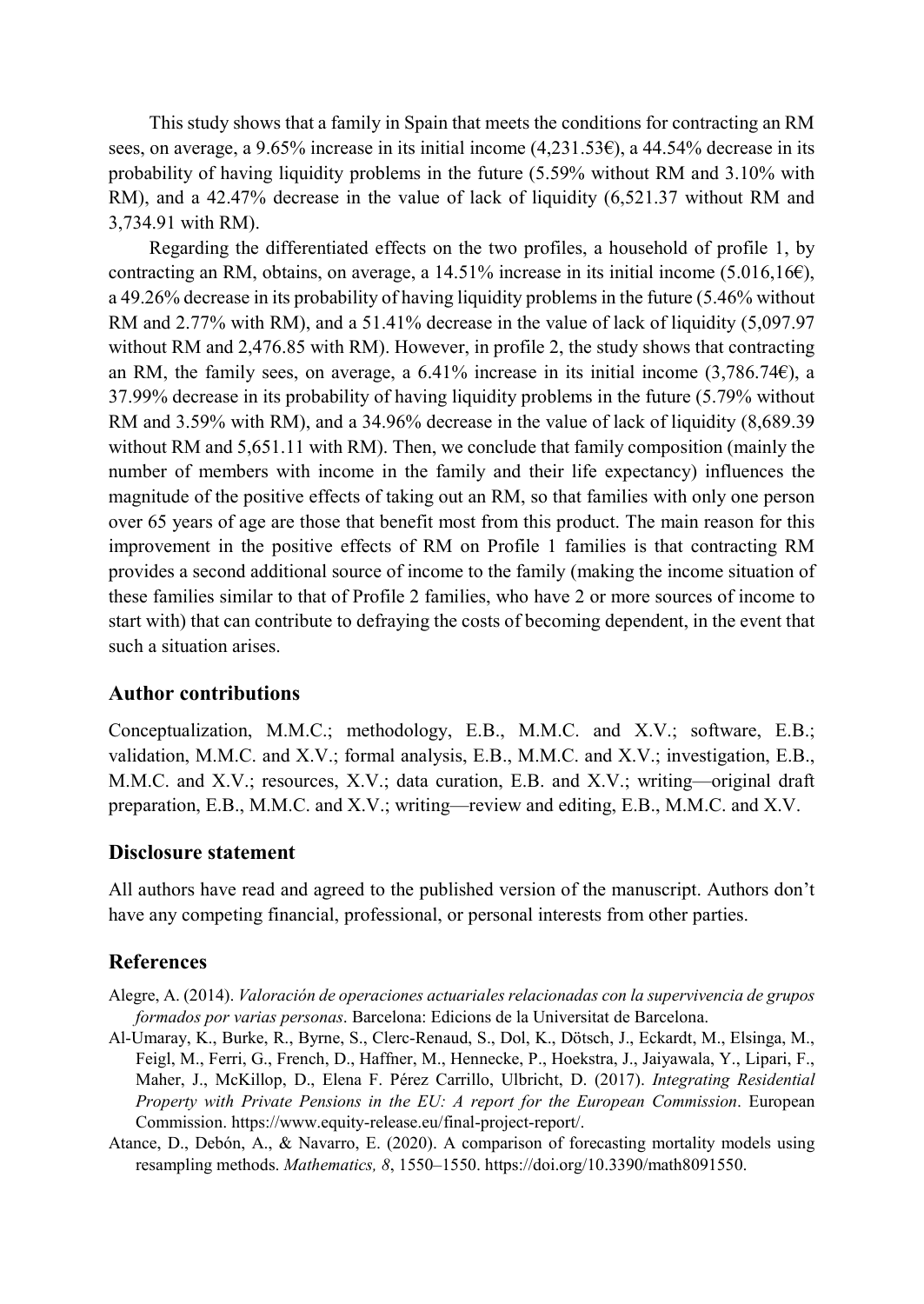- Banco de España (2019). Survey of household finances (EFF) 2017: Methods, results and changes Since 2014. *Economic Bulletin*, *4*, 1–42.
- Banco de España (2017). *Guía de acceso a la hipoteca inversa*. Madrid: Banco de España.
- Barceló, C., Crespo, L., García-Uribe, S., Gento, C., Gómez, M., & de Quinto, A. (2020). *The Spanish survey of household finances (EFF): Description and methods of the 2017 wave*. Madrid: Banco de España.
- Barrieu, P., Bensusan, H., El Karoui, N., Hillairet, C., Loisel, S., Ravanelli, C., & Salhy, Y. (2012). Understanding, modelling and managing longevity risk: key issues and main challenges. *Scandinavian Actuarial Journal*, *2012*, 203–31. https://doi.org/10.1080/03461238.2010.511034.
- Boj, E., Claramunt, M.M., & Varea, X. (2020). Role of private long-term care insurance in financial sustainability for an aging society. *Sustainability*, *12*(21), 8894. https://doi.org/10.3390/su12218894.
- Cameron, A.C., & Trivedi, P.K. (2005). *Microeconometrics: methods and applications*. New York: Cambridge University Press.
- Chatterjee, S. (2016). Reverse mortgage participation in the United States: Evidence from a national study. *International Journal of Financial Studies*, *4*, 5–5. https://doi.org/10.3390/ijfs4010005.
- Costa-Font, J., & González, A.G. (2007). Long-term care reform in Spain. *Eurohealth*, *13*, 20–2.
- Davidoff, T., Gerhard, P., & Post, T. (2017). Reverse mortgages: What homeowners (don't) know and how it matters. *Journal of Economic Behavior & Organization*, *133*, 151–71. https://doi.org/10.1016/j.jebo.2016.11.007.
- Deaton, A. (1997). *The analysis of household surveys, the World Bank*. Maryland. United States: The John Hopkins University Press.
- Debón, A., Montes, F., & Sala, R. (2013). Pricing reverse mortgages in Spain. *European Actuarial Journal*, *3*, 23–43[. https://doi.org/10.1007/s13385-013-0071-y.](https://doi.org/10.1007/s13385-013-0071-y)
- Devesa-Carpio, J.E., Devesa-Carpio, M., Domínguez-Fabián, I., Encinas-Goenechea, B., Meneu-Gaya, R., & Nagore-García, A. (2012). *Análisis financiero-fiscal de la hipoteca inversa en España, 22(45), 111- 126.* Dowd, K., Buckner, D., Blake, D., & Fry, J. (2019). The valuation of no-negative equity guarantees and equity release mortgages. *Economics Letters*, *184*, 108669. https://doi.org/10.1016/j.econlet.2019.108669.
- Encuesta de condiciones de vida. Base 2004. INE Instituto Nacional de Estadística. https://www.ine.es/dynt3/inebase/index.htm?padre=792&capsel=792.
- European Commission (2018). *The 2018 ageing report: Economic and budgetary projections for the EU member states (2016-2070)*. Luxembourg: Publications Office of the European Union. https://ec.europa.eu/info/sites/info/files/economy-finance/ip079\_en.pdf (Accessed October 1, 2019).
- EUROSTAT (2014 and 2018). http://appsso.eurostat.ec.europa.eu/nui/submitViewTableAction.do (Accessed October 1, 2019).
- Fornero, E., Rossi, M., & Urzí Brancati, M.C. (2016). Explaining why, right or wrong, (Italian) households do not like reverse mortgages. *Journal of Pension Economics & Finance*, *15*, 180–202. https://doi.org/10.1017/S1474747215000013.
- de la Fuente Merencio, I., Navarro, E., & Serna, G. (2018). Estimating the no-negative-equity guarantee in reverse mortgages international sensitivity analysis. In: Mili, M., Samaniego Medina, R., & di Pietro, F. (eds). *New methods in fixed income modeling*. *Contributions to management science*. Springer, Cham. https://doi.org/10.1007/978-3-319-95285-7\_13.
- García, S. (2015). *La hipoteca inversa*. Universidad Jaime I de Castellón.
- Gerber, H.U. (1999). *Life insurance mathematics. Second edition*. Berlin: Springer.
- Haberman, S., & Pitacco, E. (1999). *Actuarial models for disability insurance*. London: Chapman & Hall / CRC Press.
- Huan, C., & Mahoney, J. (2002). Equity release mortgages. *Housing Finance International*, *16*, 29–35.
- Instituto de Mayores y Servicios Sociales (2019). Información estadística del sistema para la autonomía y atención a la dependencia. Situación a 31 de agosto de 2019.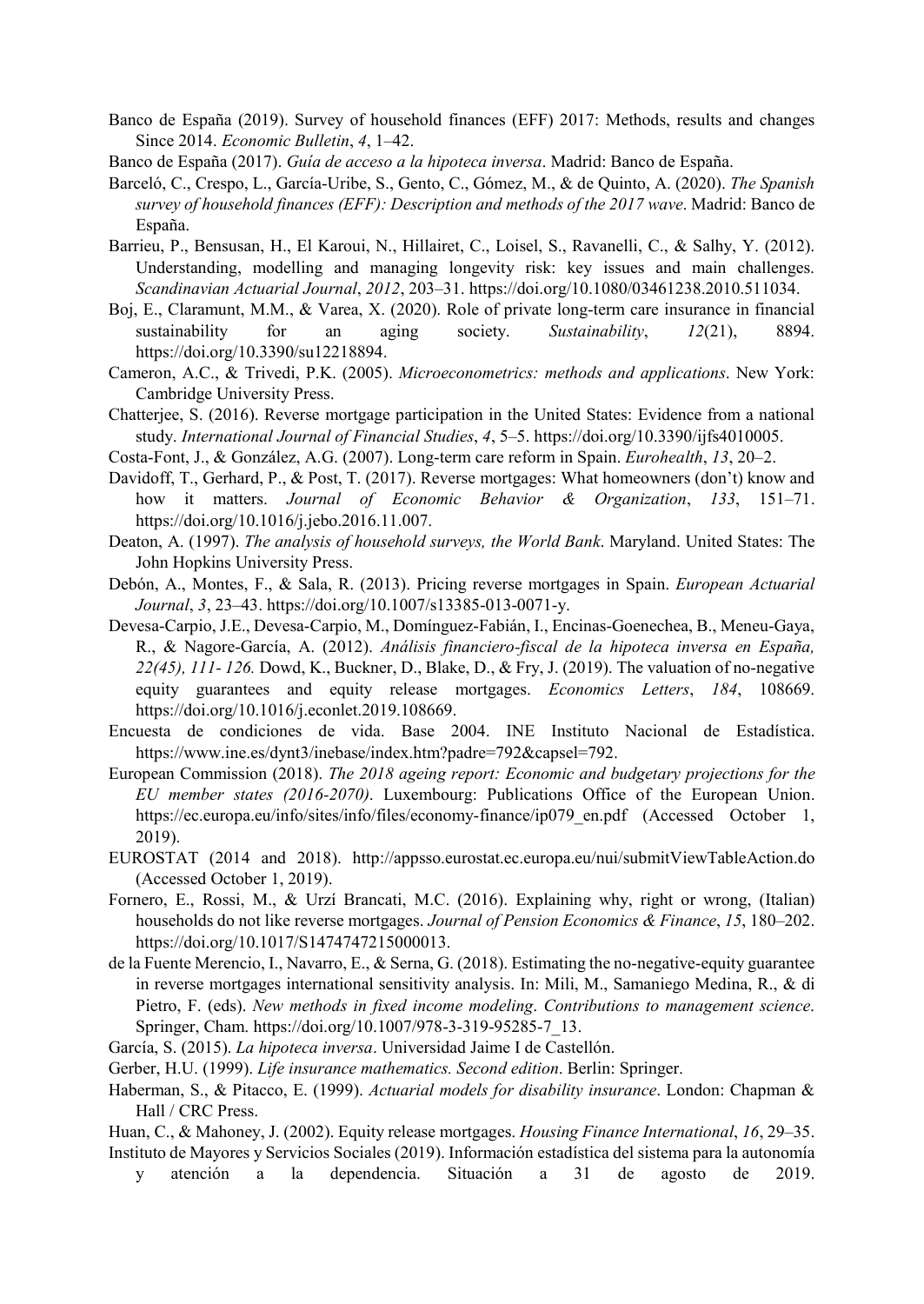https://www.imserso.es/InterPresent2/groups/imserso/documents/binario/estsisaad20190831.pdf (Accessed September 17, 2019).

IPREM. Indicador Público de Renta de Efectos Múltiples 2019. http://www.iprem.com.es/2019.html.

- Kuhn, M., Prskawetz, A., & Sunde, U. (2014). Health, education, and retirement over the prolonged life cycle: a selective survey of recent research. *Vienna Yearbook of Population Research*, *12*, 1– 22. http://dx.doi.org/10.1553/populationyearbook2014s1.
- Kuhn, M., Wrzaczek, S., Fürnkranz-Prskawetz, A., & Feichtinger, G. (2015). Optimal choice of health and retirement in a life-cycle model. *Journal of Economic Theory*, *158*, 186–212. http://dx.doi.org/10.1016/j.jet.2015.04.006.
- Ley 27/2011, de 1 de agosto, sobre actualización, adecuación y modernización del sistema de Seguridad Social (Spain). BOE En Línea Núm 184 282011 Pág 87495-87544 2011. https://www.boe.es/eli/es/l/2011/08/01/27/con (Accessed September 20, 2019).
- Ley 39/2006, de 14 de diciembre, de Promoción de la Autonomía Personal y Atención a las personas en situación de dependencia (Spain). BOE En Línea Núm 299 15122006 Pág 44142-44156 2006. <https://www.boe.es/eli/es/l/2006/12/14/39/dof/spa/pdf>. Texto Consolidado <https://www.boe.es/buscar/pdf/2006/BOE-A-2006-21990-consolidado.pdf> (Accessed September 20, 2019).
- Ley 41/2007, de 7 de diciembre, por la que se modifica la Ley 2/1981, de 25 de marzo, de Regulación del Mercado Hipotecario y otras normas del sistema hipotecario y financiero, de regulación de las hipotecas inversas y el seguro de dependencia y por la que se establece determinada norma tributaria (Spain). BOE En Línea Núm 294 8-12-2007 Pág 50593- 50614 2007. <https://www.boe.es/boe/dias/2007/12/08/pdfs/A50593-50614.pdf> (Accessed November 30, 2018).
- Li, J.S.-H., Hardy, M.R., & Tan, K.S. (2010). On pricing and hedging the no-negative-equity guarantee in equity release mechanisms. *Journal of Risk and Insurance*, *77*, 499–522. https://doi.org/10.1111/j.1539-6975.2009.01344.x.
- Martinez-Lacoba, R., Pardo-Garcia, I., & Escribano-Sotos, F. (2020). The reverse mortgage: a tool for funding long-term care and increasing public housing supply in Spain. *Journal of Housing and the Built Environment*[. https://doi.org/10.1007/s10901-020-09794-w.](https://doi.org/10.1007/s10901-020-09794-w)
- Megyeri, E. (2018). Old-age poverty and residential property in the EU: An analysis with the EU-SILC 2014 data. In: Eckardt M., Dötsch J., Okruch S. (eds) *Old-age provision and homeownership – fiscal incentives and other public policy options*. Springer, Cham. https://doi.org/10.1007/978-3- 319-75211-2\_2.
- Microeconomic Studies Division. Banco de España (2020). The Spanish survey of household finances (EFF) 2017 User Guide 2020:20.
- Ministerio de Transportes, Movilidad y Agenda Urbana (2020). Valor Tasado Vivienda Libre. Valor Tasado Vivienda 2020. https://apps.fomento.gob.es/BoletinOnline2/?nivel=2&orden=35000000 (Accessed April 12, 2021).
- Mitchell, O., & Piggott, J. (2004). Unlocking housing equity in Japan. *Journal of the Japanese and International Economies*, *18*, 466–505. https://doi.org/10.1016/j.jjie.2004.03.003.
- Ong, R. (2008). Unlocking housing equity through reverse mortgages: The case of elderly homeowners in Australia. *European Journal of Housing Policy*, *8*, 61–79. https://doi.org/10.1080/14616710701817166.
- Pitacco, E., & Olivieri, A. (1997). *Introduzzione alla teoría attuariale delle assicurazioni di persone*. Bologna: Pitagora Editrice.
- de Prada, M.D., & Borge, L.M. (2013). *Una aproximación al coste de la dependencia en España y su financiación*; Madrid: Fundación CASER para la dependencia. Available online: [https://www.fundacioncaser.org/sites/default/files/costedependenciadef\\_0.pdf](https://www.fundacioncaser.org/sites/default/files/costedependenciadef_0.pdf) (Accessed April 12, 2021)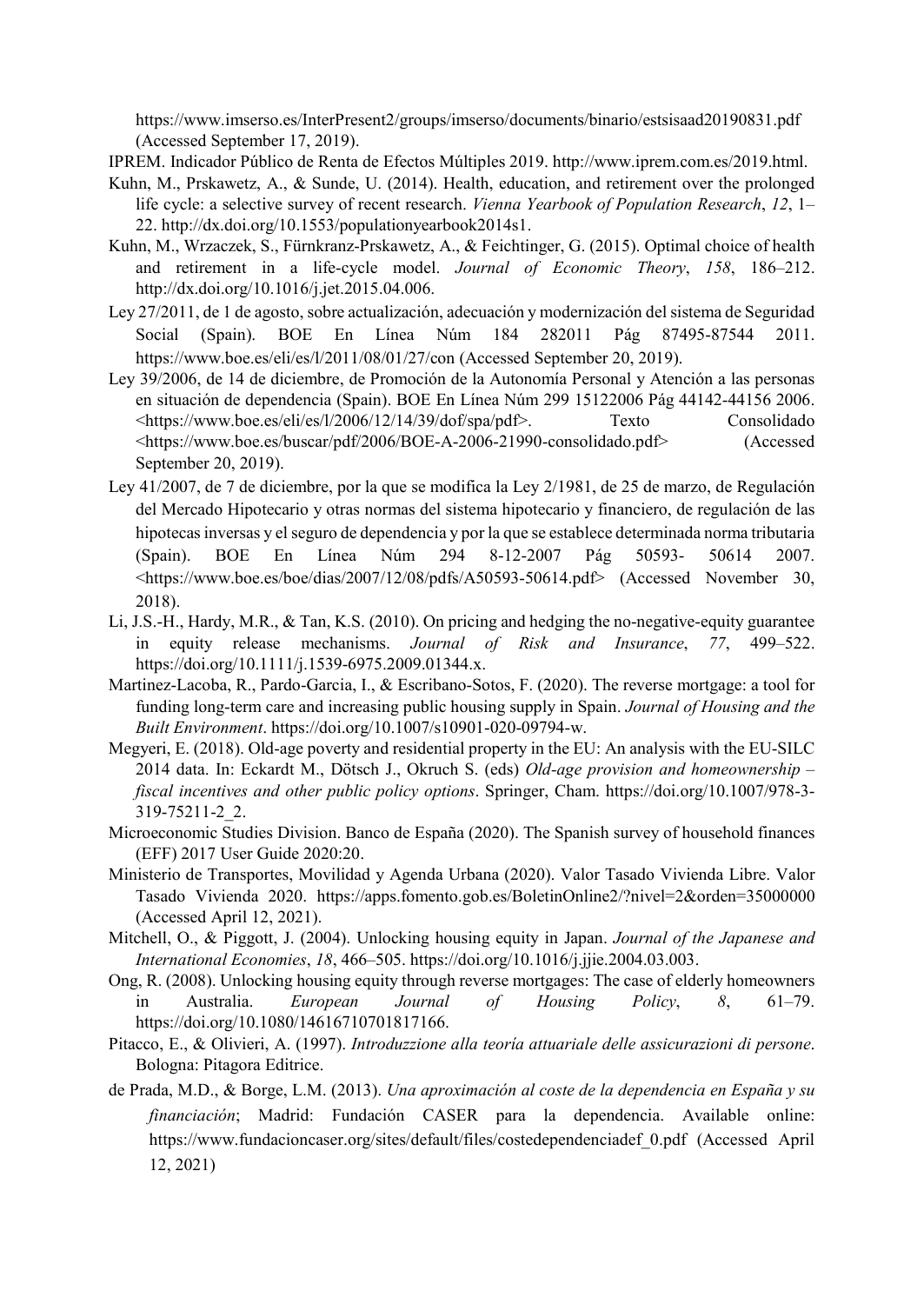- Real Decreto 900/2018, de 20 de julio, de desarrollo de la disposición adicional trigésima de la Ley 27/2011, de 1 de agosto, sobre actualización, adecuación y modernización del sistema de Seguridad Social, en materia de pensión de viudedad (Spain). BOE En Línea Núm 178 24072018 Pág 73948- 73952. <https://www.boe.es/eli/es/rd/2018/07/20/900/dof/spa/pdf>. Texto Consolidado < https://www.boe.es/buscar/pdf/2018/BOE-A-2018-10397-consolidado.pdf>.
- Real Decreto-ley 28/2018, de 28 de diciembre, para la revalorización de las pensiones públicas y otras medidas urgentes en materia social, laboral y de empleo (Spain). BOE En Línea Núm 314 29122018 Pág 129875-129939. < https://boe.es/boe/dias/2018/12/29/pdfs/BOE-A-2018-17992.pdf>. Texto Consolidado < https://boe.es/buscar/pdf/2018/BOE-A-2018-17992-consolidado.pdf> (Accessed October 1, 2019).
- Resolución de 17 de diciembre de 2020, de la Dirección General de Seguros y Fondos de Pensiones, relativa a las tablas de mortalidad y supervivencia a utilizar por las entidades aseguradoras y reaseguradoras, y por la que se aprueba la guía técnica relativa a los criterios de supervisión en relación con las tablas biométricas, y sobre determinadas recomendaciones para fomentar la elaboración de estadísticas biométricas sectoriales. Ministerio de Asuntos Económicos y Transformación Digital (Spain). BOE En Línea Núm 338 28 Diciembre 2020 Pág 121566-121602 2020. https://www.boe.es/eli/es/res/2020/12/17/(4) (Accessed April 12, 2021).
- Sharma, T., French, D., & McKillop, D. (2020). Risk and equity release mortgages in the UK. *The Journal of Real Estate Finance and Economics*. https://doi.org/10.1007/s11146-020-09793-2.
- Simón, H. (2016). La realidad de la hipoteca inversa en España y en el derecho comparado y su rol en el sostenimiento del Estado del Bienestar. *Housing, Revista de la Cátedra UNESCO de Vivienda de la Universidad Rovira i Virgili*, *6*, 26–31.
- Simón, H. (2018). *La optimización de la hipoteca inversa desde la perspectiva europea y norteamericana*. Valencia: Tirant lo Blanch.
- Wang, L., Valdez, E.A., & Piggott, J. (2008). Securitization of longevity risk in reverse mortgages. *North American Actuarial Journal*, *12*, 345–71. https://doi.org/10.1080/10920277.2008.10597529.
- Whait, R.B., Lowies, B., Rossini, P., McGreal, S., & Dimovski, B. (2019). The reverse mortgage conundrum: Perspectives of older households in Australia. *Habitat International*, *94*, 102073. https://doi.org/10.1016/j.habitatint.2019.102073.
- Yang, S.S. (2011). Securitization and tranching longevity and house price risk for reverse mortgage products. *The Geneva Papers on Risk and Insurance - Issues and Practice*, *36*, 648–74. https://doi.org/10.1057/gpp.2011.26.

# **Appendix 1**

The characteristics of each family are obtained from the following variables included in the EFF:

*# np2\_1:* Main housing tenure regime. It takes a value of 1 for ownership and of 0 for other tenure regimes.

*# p2\_1b:* Possession of the entire main dwelling or a part of it (Totality, A part).

*# p2\_5:* Current appraised value of the property in Euros.

*# p2\_12\_1,..., p2\_12\_4:* Outstanding amount to be amortized (maximum of four loans). *# np\_1:* Number of household members.

*# p1\_3\_1,..., p1\_3\_9:* Relationship with the reference person of the household (Reference person (RP), Partner, Child, Father RP, Mother RP, Mother RP, Father Partner, Mother Partner, Grandfather/Grandmother, Grandson/Granddaughter, Brother/Sister, Other Relative, Other Member not Related with RP or Partner).

*# p1\_1\_1\_1,..., p1\_1\_9:* Sex of family members (Male, Female).

*# p1\_2d\_1,..., p1\_2d\_9:* Age of family members (years).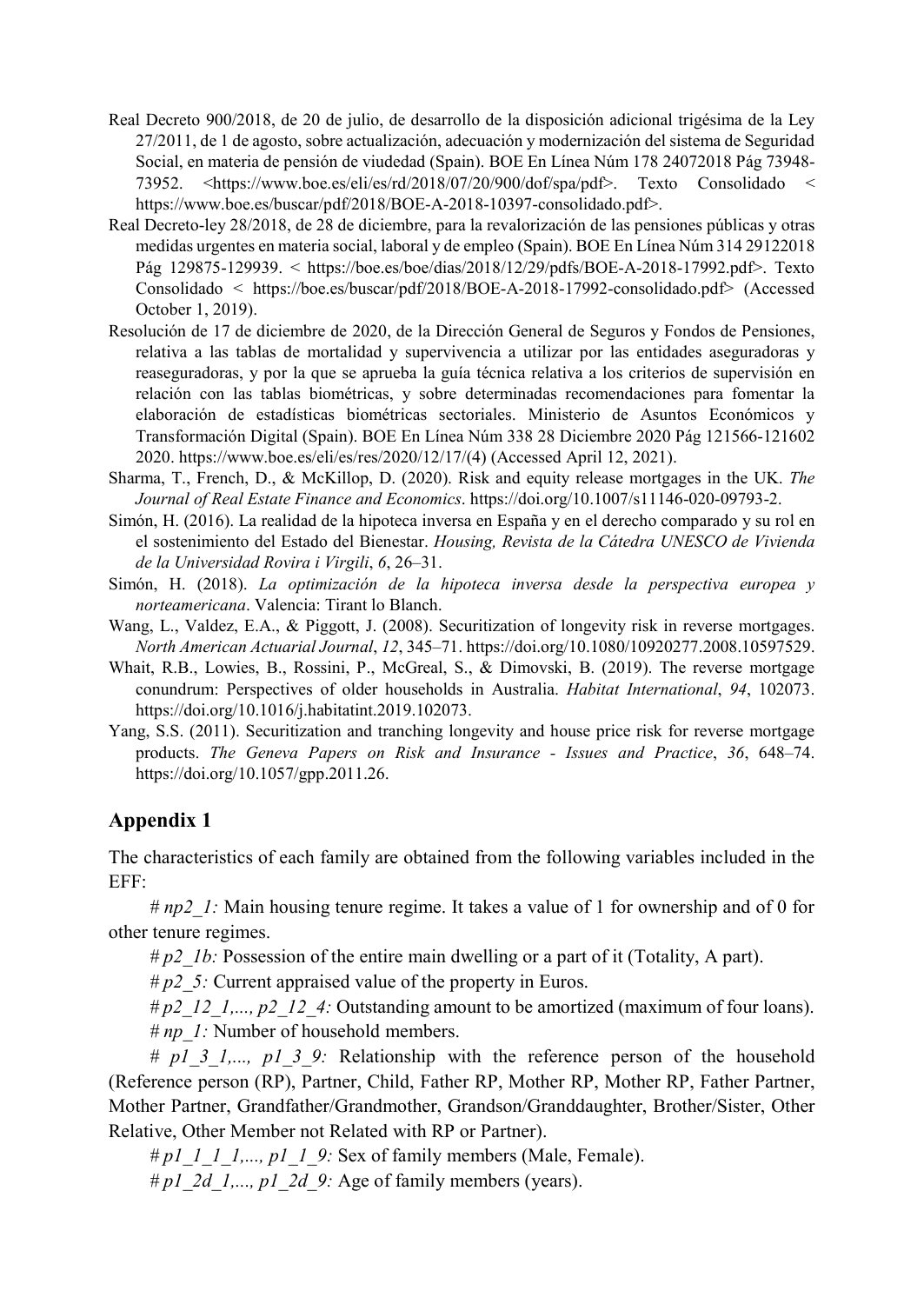*# p1\_4\_1:* Marital status of head of household (Single, Married, Domestic Partner, Separated, Divorced, Widowed).

*# neducdom:* Level of education of head of household. It takes a value of 1-3 (Lower than High School, High School, University Studies).

*# expenses:* Constructed as the sum of three variables: *alim* (annual expenditure on food), *nodur* (annual expenditure on other non-durable goods), and *gimpvehic* (annual expenses for vehicle acquisition value).

*# riquezanet:* Net wealth calculated after a whole process of defining intermediate variables regarding real assets, financial assets and debts.

*# renthog16\_eur17:* Sum of labor and non-labor incomes of all household members in 2016.

*# p6\_14\_1\_1\_1, p6\_14\_1\_2, p6\_14\_1\_3,..., p6\_14\_9\_1, p6\_14\_9\_2, p6\_14\_9\_3:*  Regular gross monthly income of household members from employment (maximum 3) in Euros.

*# p6\_47\_1\_1\_1, p6\_47\_1\_2, p6\_47\_1\_3, p6\_47\_1\_4,..., p6\_47\_9\_1, p6\_47\_9\_2, p6\_47\_9\_3, p6\_47\_9\_4:* Type of pension (maximum 4) (Retirement Pension or Benefits [includes Early Retirement Pension, Early Retirement], Sickness or Disability Benefits, Pension Plans, Widow's or Widower's Pension or Benefits, Orphan's Pension or Benefits).

*# p6\_49\_1\_1\_1, p6\_49\_1\_2, p6\_49\_1\_3, p6\_49\_1\_4,..., p6\_49\_9\_1, p6\_49\_9\_2, p6\_49\_9\_3, p6\_49\_9\_4:* Gross amount of pensions in Euros.

### **Appendix 2**

The balance modelled in equation (1) is a stochastic process with two sources of randomness: on the one hand, mortality/survival and, on the other, the dependency of each family member. With respect to the dependency contingency, the model used only considers one level of dependency, which in the case of Spain corresponds to the most severe. Thus, the stochastic model describing the survival/dependence of each member includes three states: autonomous (a), dependent (d), deceased (t). The mortality and dependency tables show the transition probabilities from one state to the other as a function of sex, year of birth and age attained.

As an example, consider a family consisting of a 70-year-old man and a 68-year-old woman. A possible simulation of the states is (aa, aa, aa, da, da, da, ta, ta, ta, tt), which indicates that the man remains active for two years, then becomes a dependent and dies as a dependent three years later, while the woman never becomes a dependent and dies active at the age of 76. The trajectory corresponding to the stochastic process *S* is obtained by taking into account the ordinary expenses and extraordinary expenses derived from dependency, as well as the ordinary income and extraordinary income obtained from RM, depending on the status of each member in each of the periods up to the extinction of the family.

The annual state vectors for household 2 of Profile 2 (a 72-year-old man and a 70-yearold woman) corresponding to two simulations are included in [Table 9](#page-20-0) and [Figure 1](#page-20-1) shows the corresponding simulated paths of *S* for this household with RM.